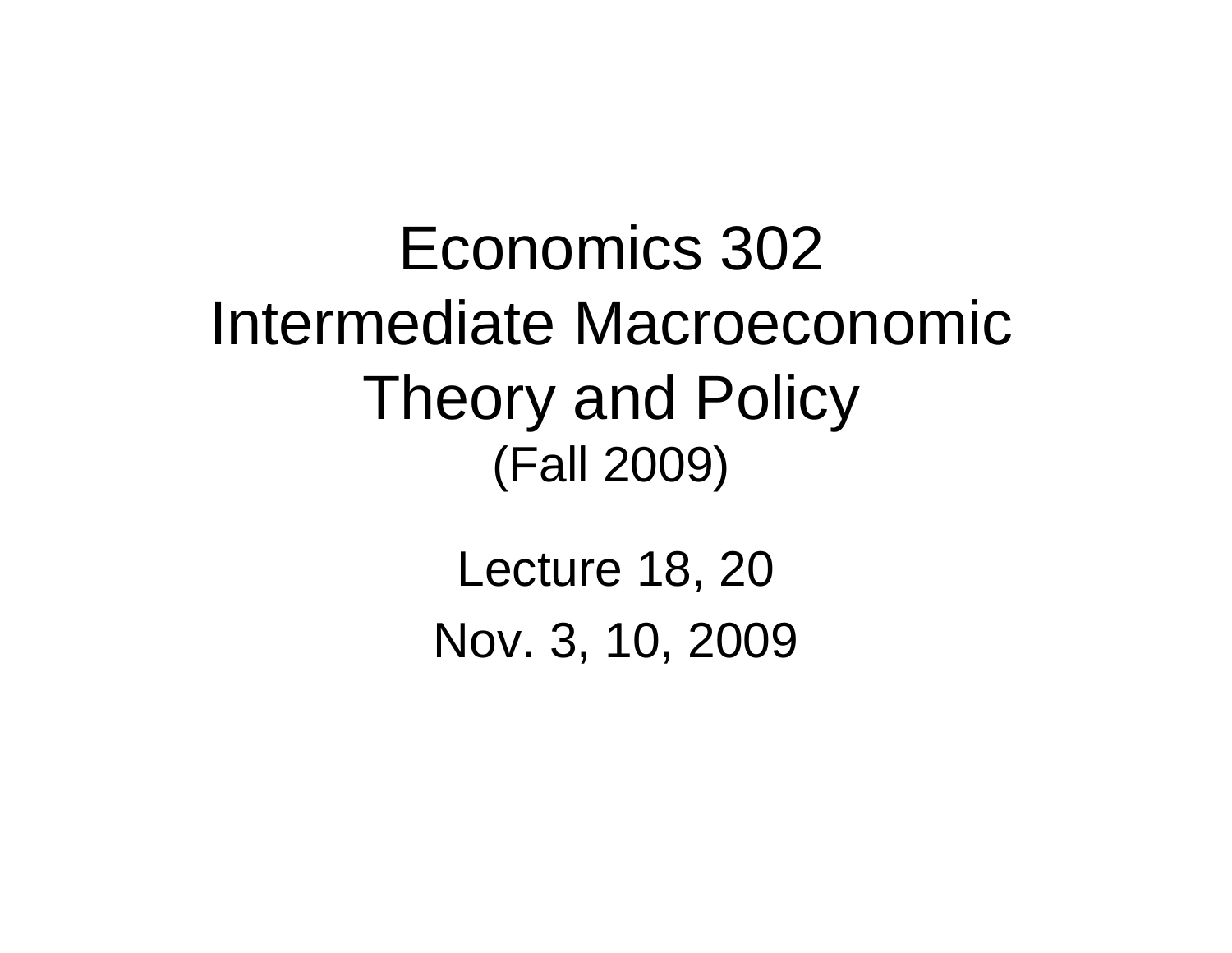# **Outline**

- Fluctuations in GDP, Consumption, and Income
- Defects in the Simple Keynesian Consumption Function
- The Forward-Looking Theory of Consumption
- How Well Does the Forward-Looking Theory Work?
- Real Interest Rates, Consumption, and Saving
- Consumption and the IS Curve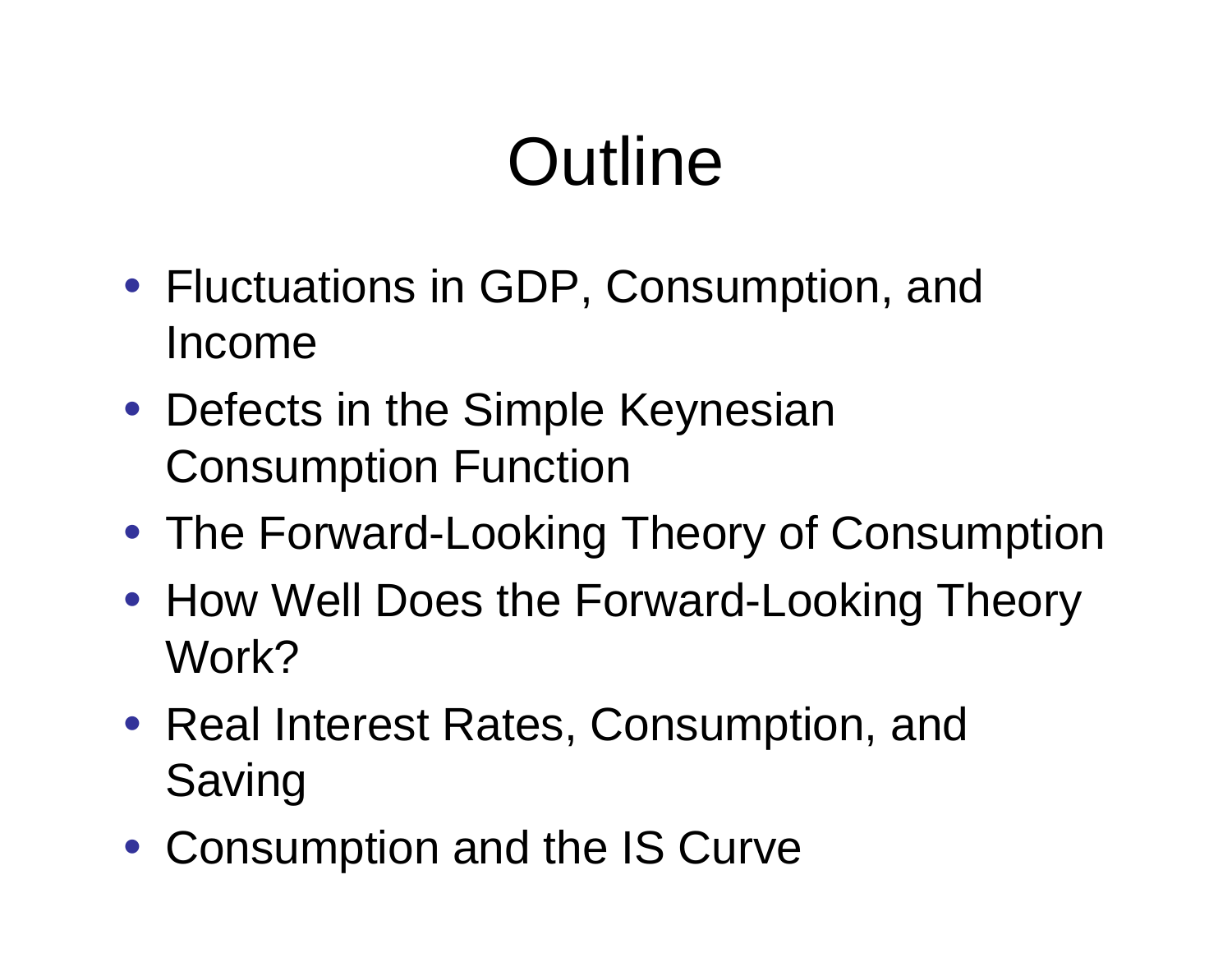#### Fig. 10.1 updated

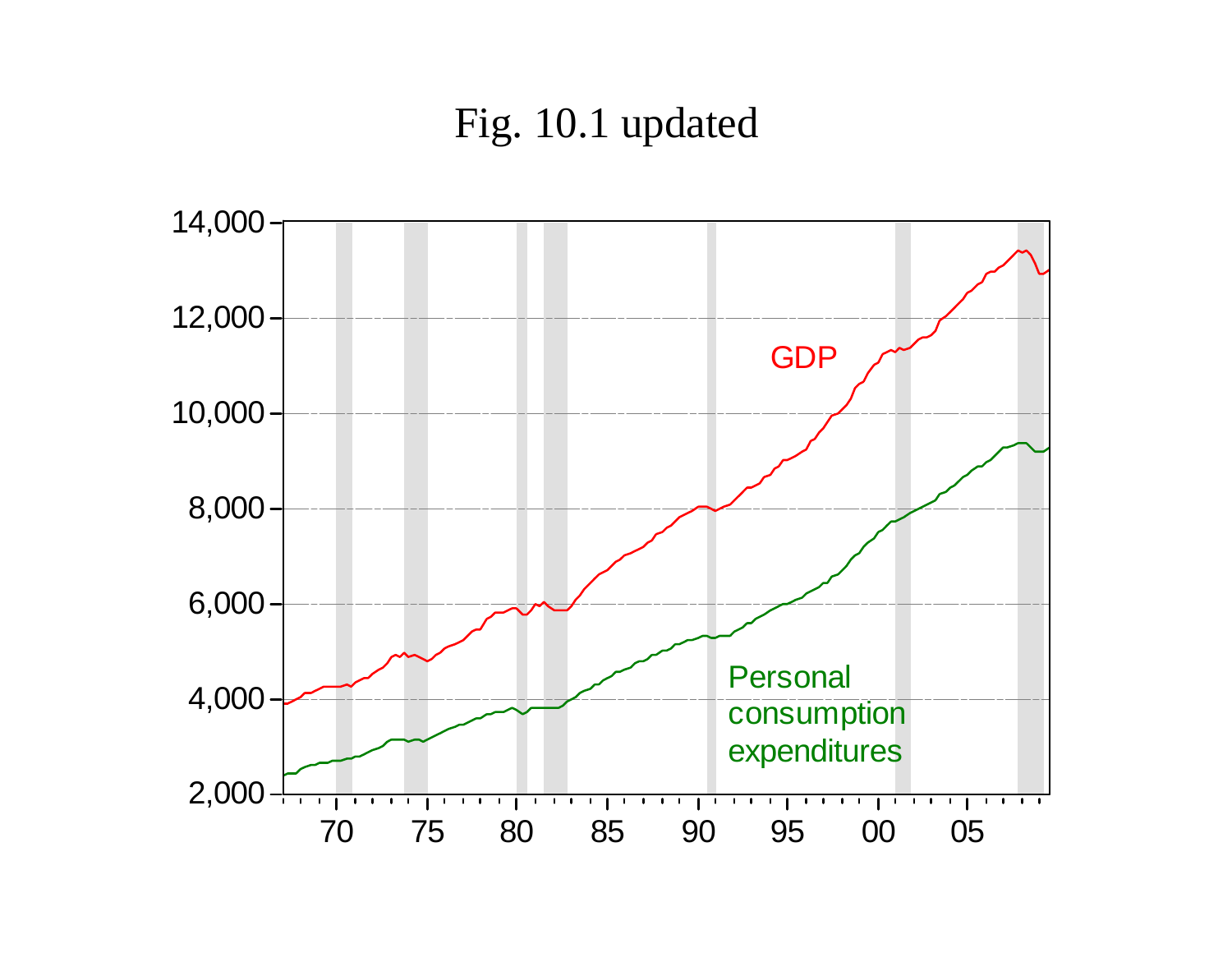## Long-Run vs. Short Run Behavior

- Over the long run, consumption expenditures and GDP grow at about the same rate, but over short-run business cycles, consumption expenditures fluctuate less than GDP.
- The relatively smooth behavior of consumption expenditures compared with GDP is one of the most important facts of the business cycle.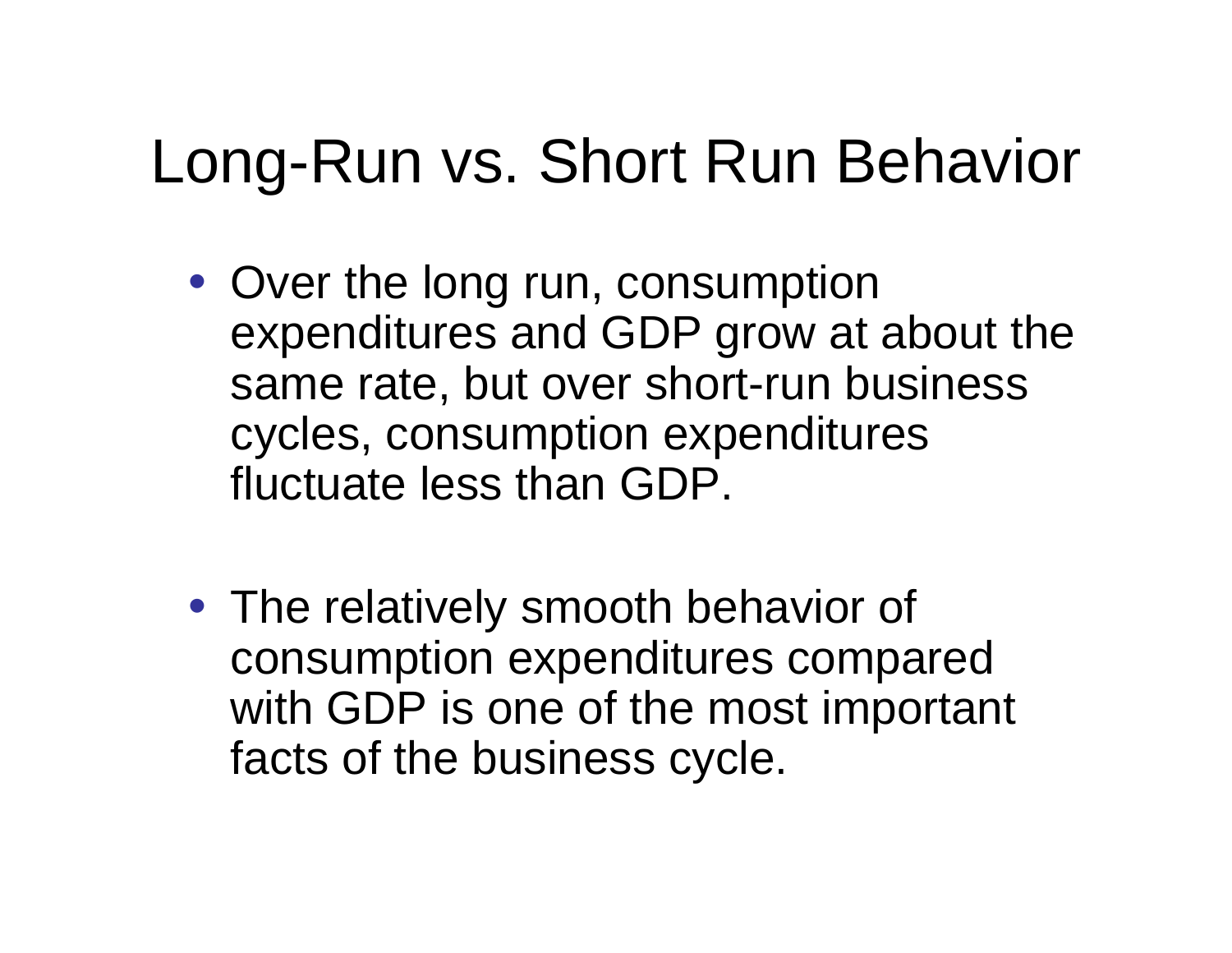### Consumption vs. Consumption Expenditure

- Consumption of durables is more spread out over time and is smoother than expenditure on them.
- For services and nondurable items, there is no meaningful distinction between consumption and expenditure: When we purchase a haircut, we consume it at the same time.
- Because consumption of durables fluctuates less than expenditure on durables, total consumption has smaller fluctuations than total consumption expenditures.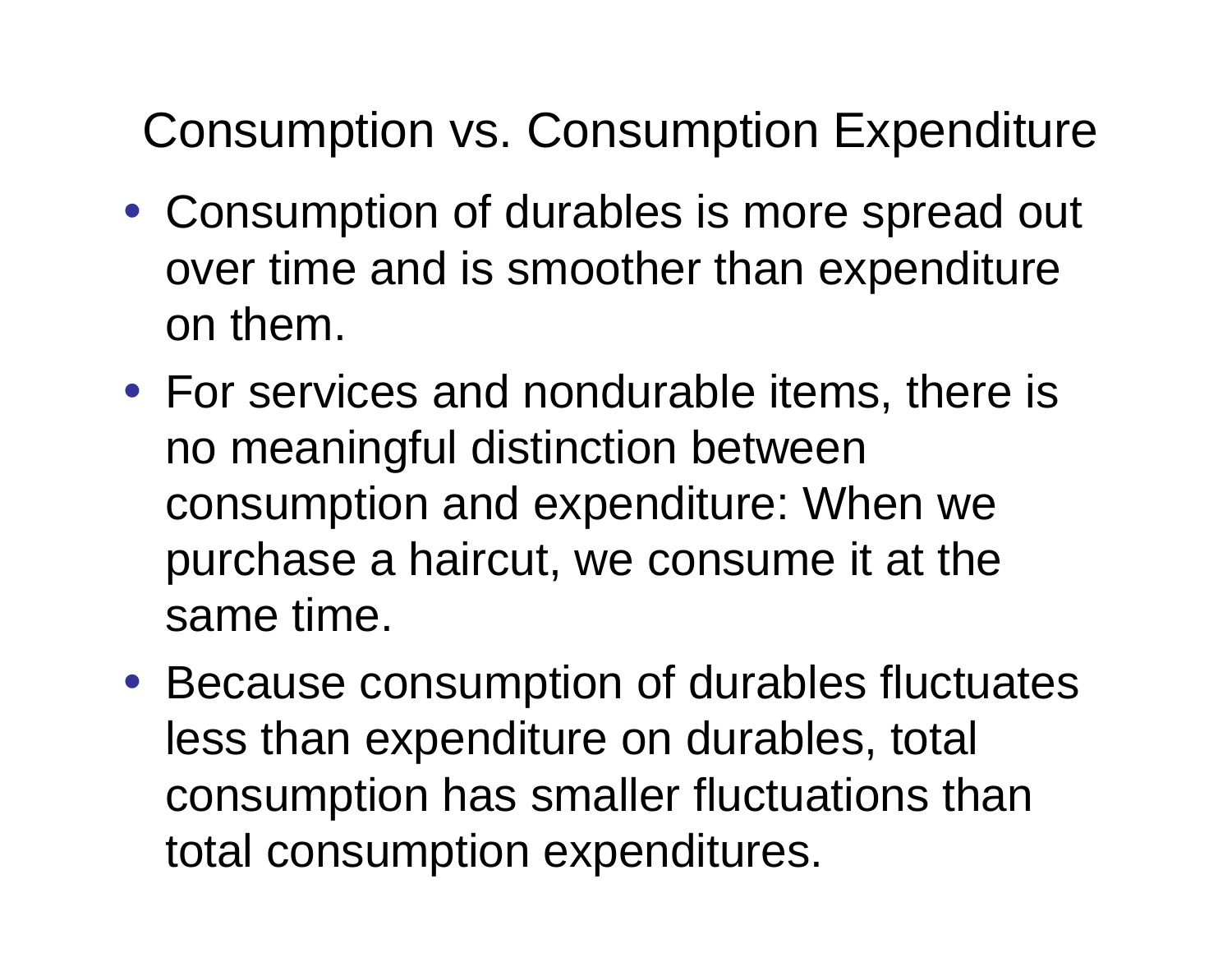#### Fig. 10.2 (updated)

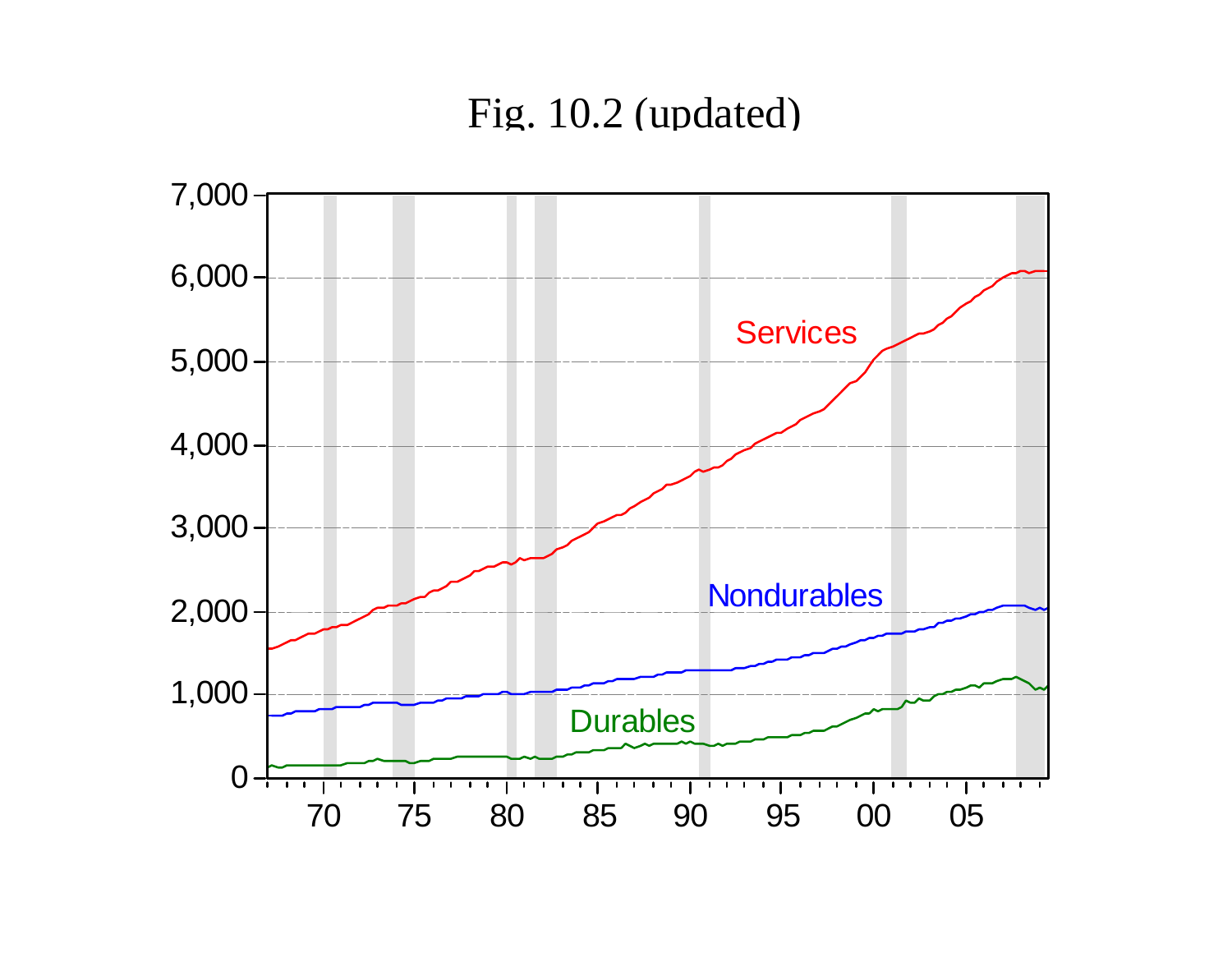

Consumption components, 4 quarter growth rates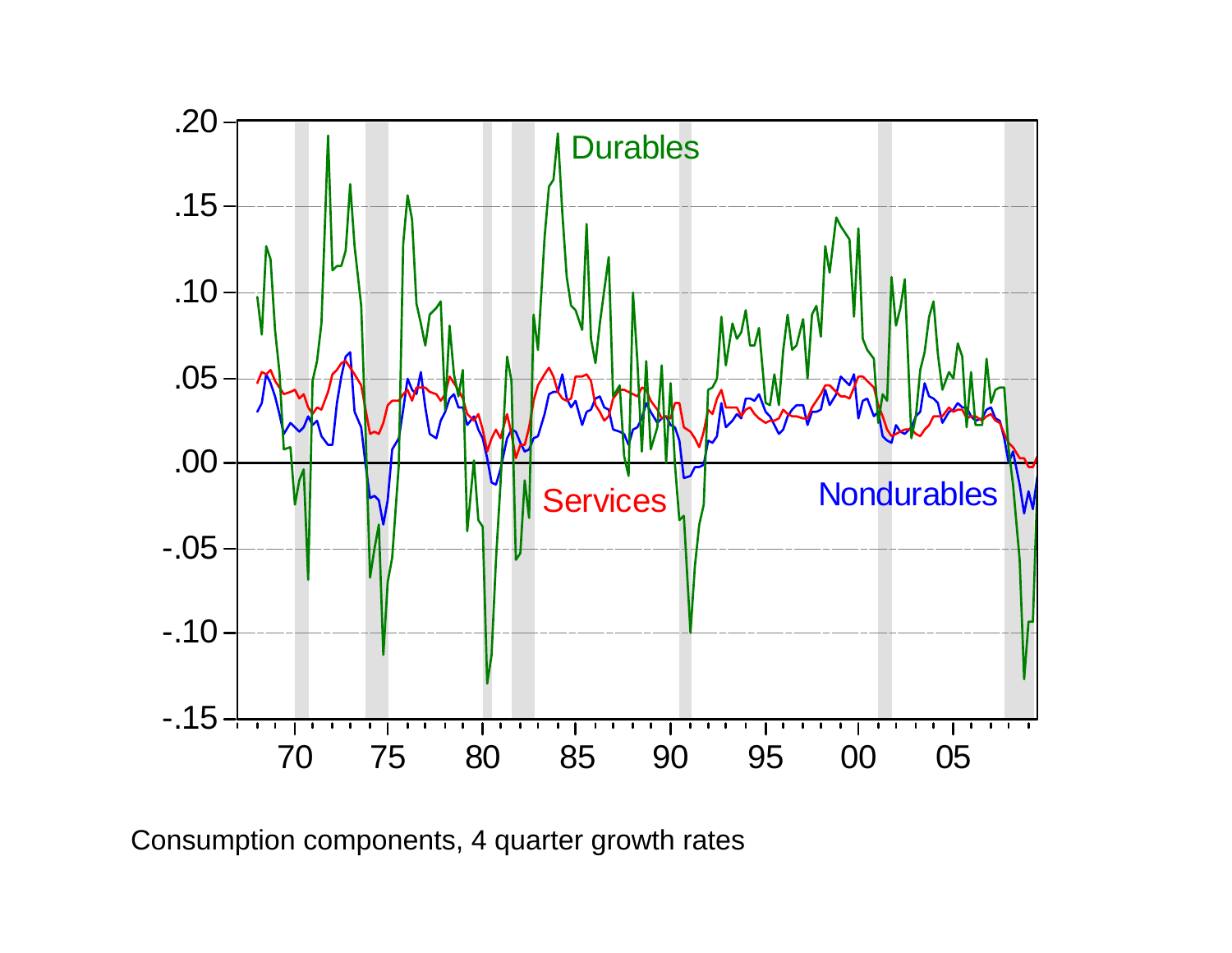#### GDP and Personal Disposable Income

- Why does consumption fluctuate less than GDP?
	- – Consumption depends on personal disposable income: When fluctuations in disposable income are small, fluctuations in consumption are small as well.
	- – GDP is about 40 percent greater than personal disposable income.
- The difference between GDP and personal disposable income shrinks during recessions and expands during booms.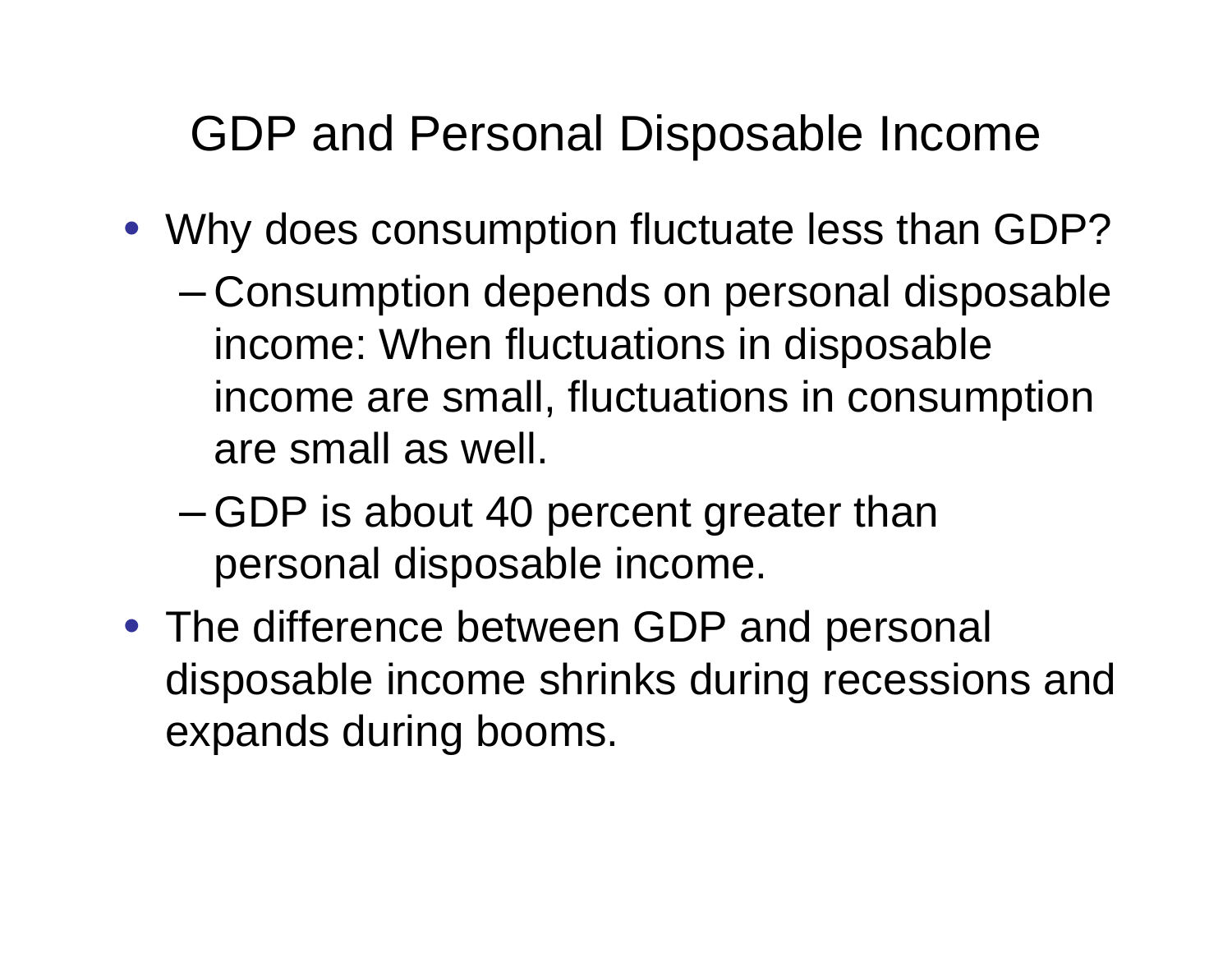#### Fig. 10.3 (updated)

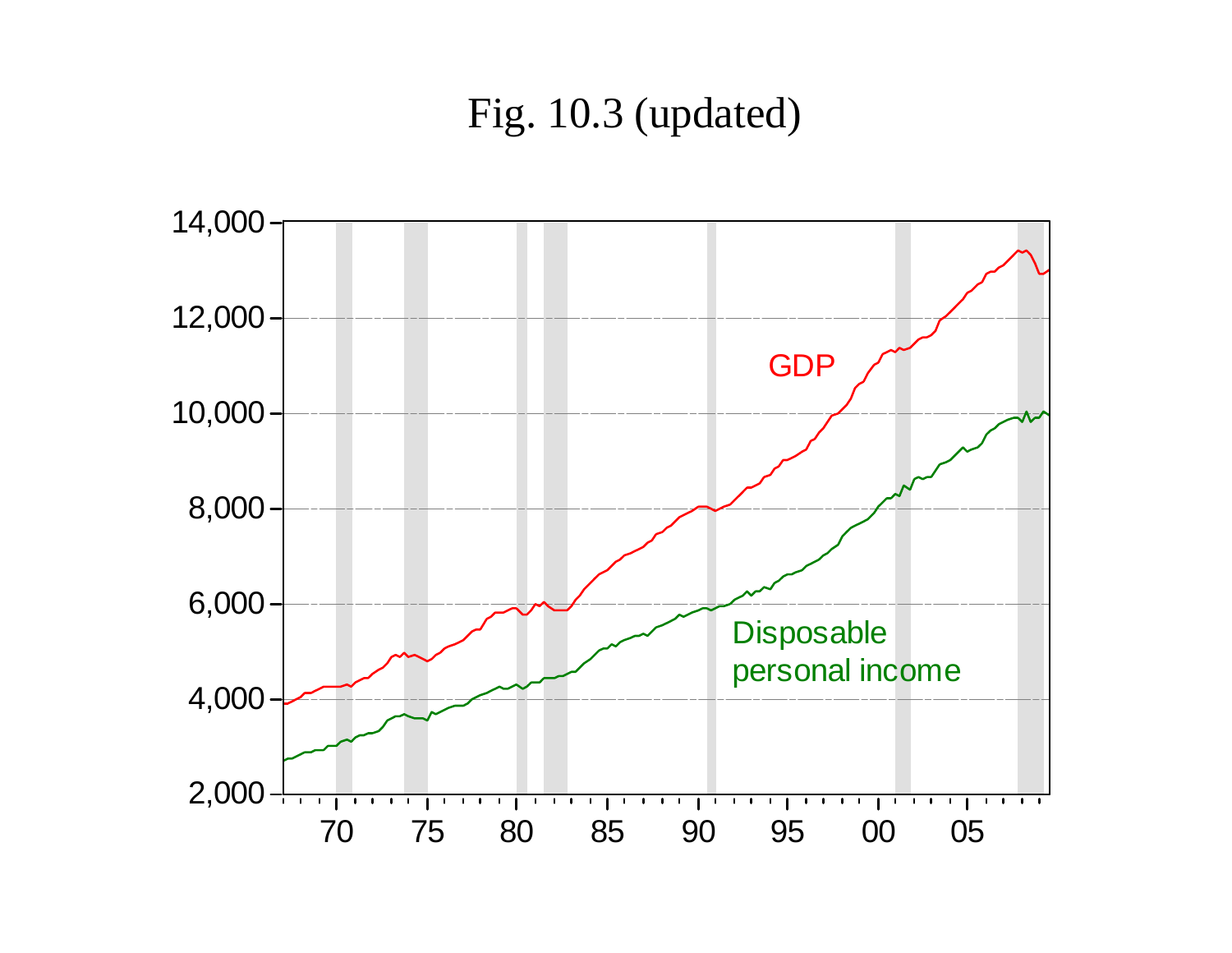## The Relation between Real Disposable Income and Consumption

• Consumption fluctuates less than real GDP because disposable income fluctuates less than GDP.

Can all consumption behavior be explained by current personal disposable income, as the simplest consumption function would suggest?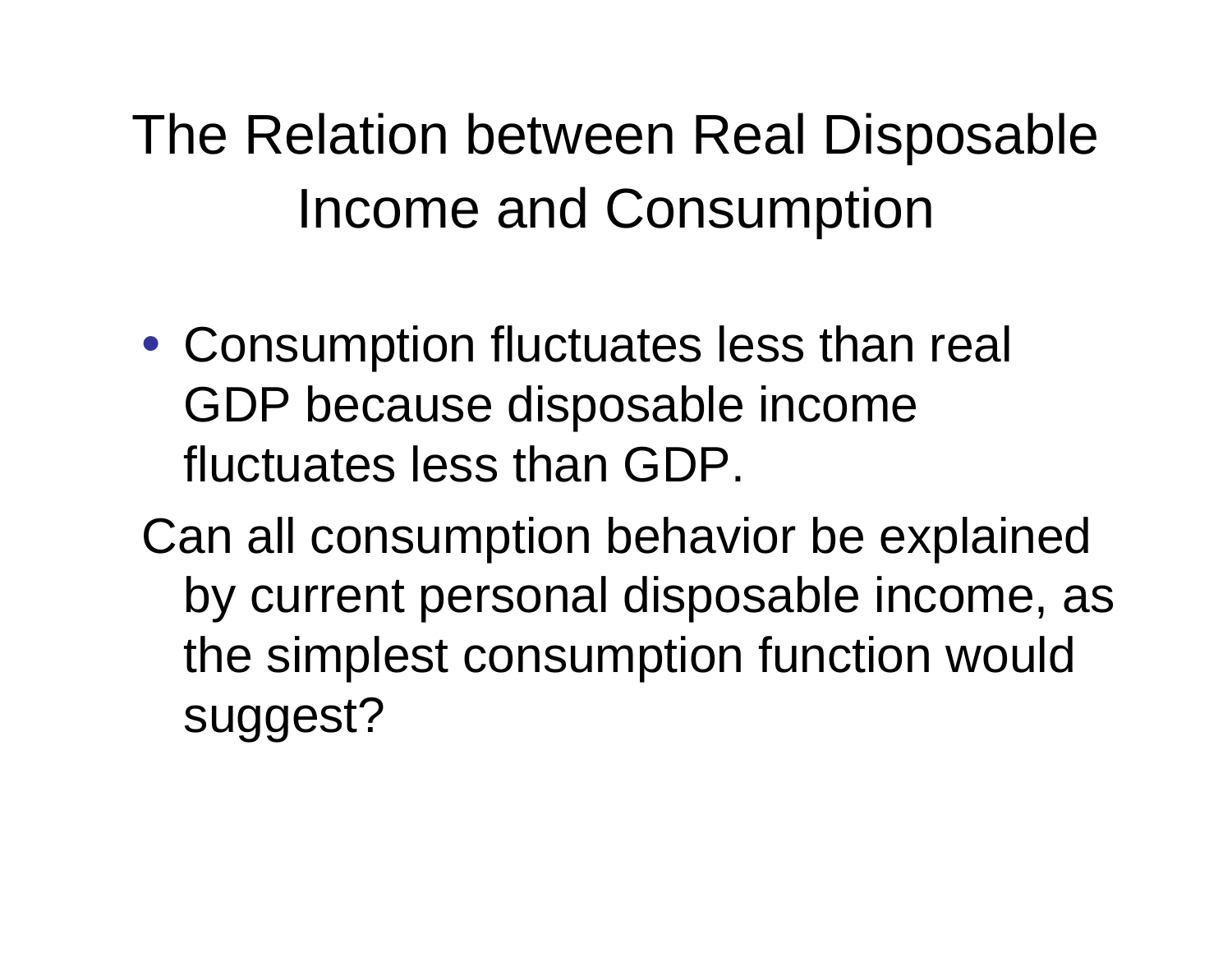Fig. 10.4 (updated)



CONS05 CONS05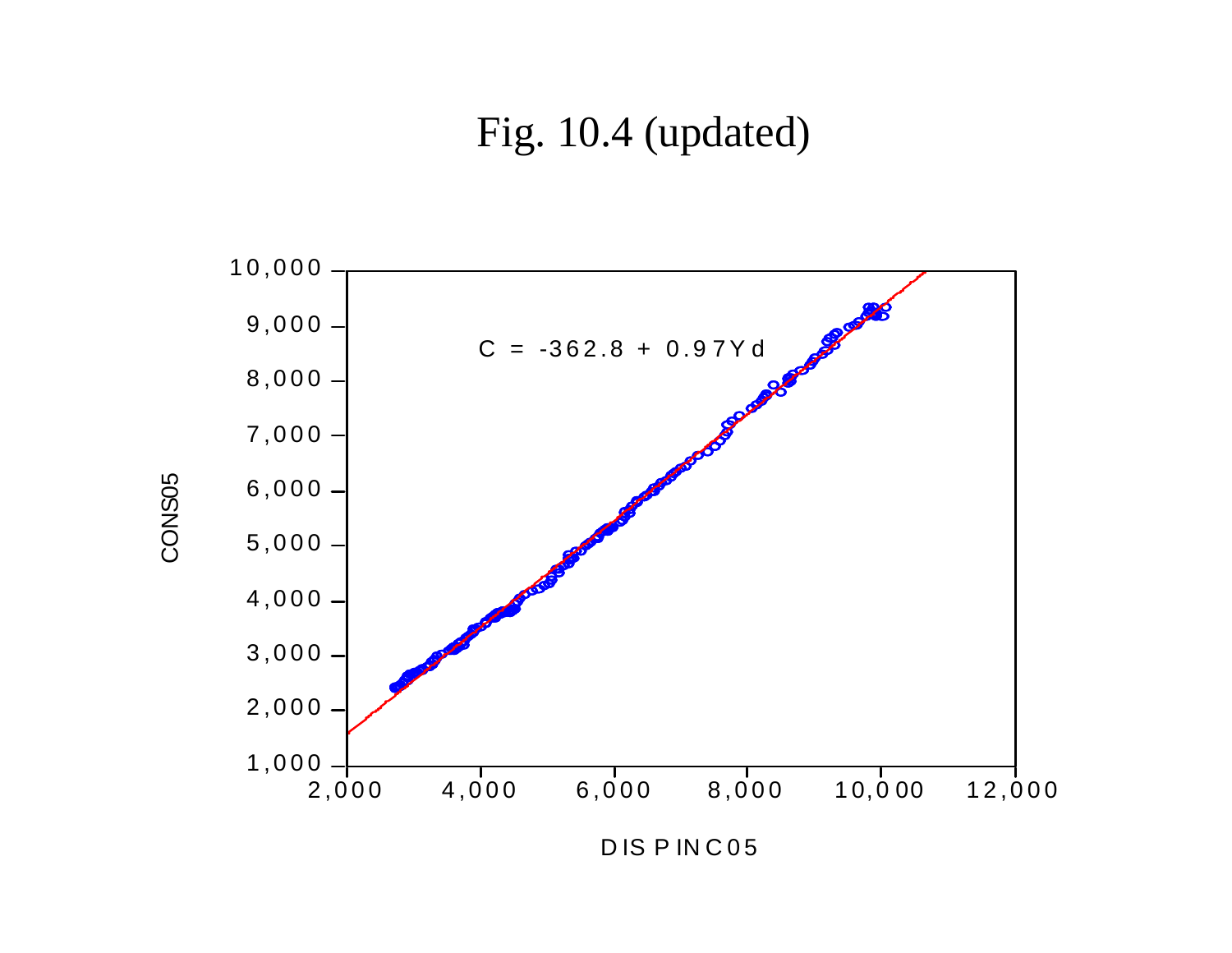### The Relation between Real Disposable Income and Consumption

The straight line from the previous figure suggests:

#### *C = 0.97\*Yd*

- – $-$  This is the simple consumption function; the  $\,$ **marginal propensity to consume (MPC)** is 0.97.
- – On average, the U.S. public spends about 97% of its disposable income on consumption goods and saves 3%.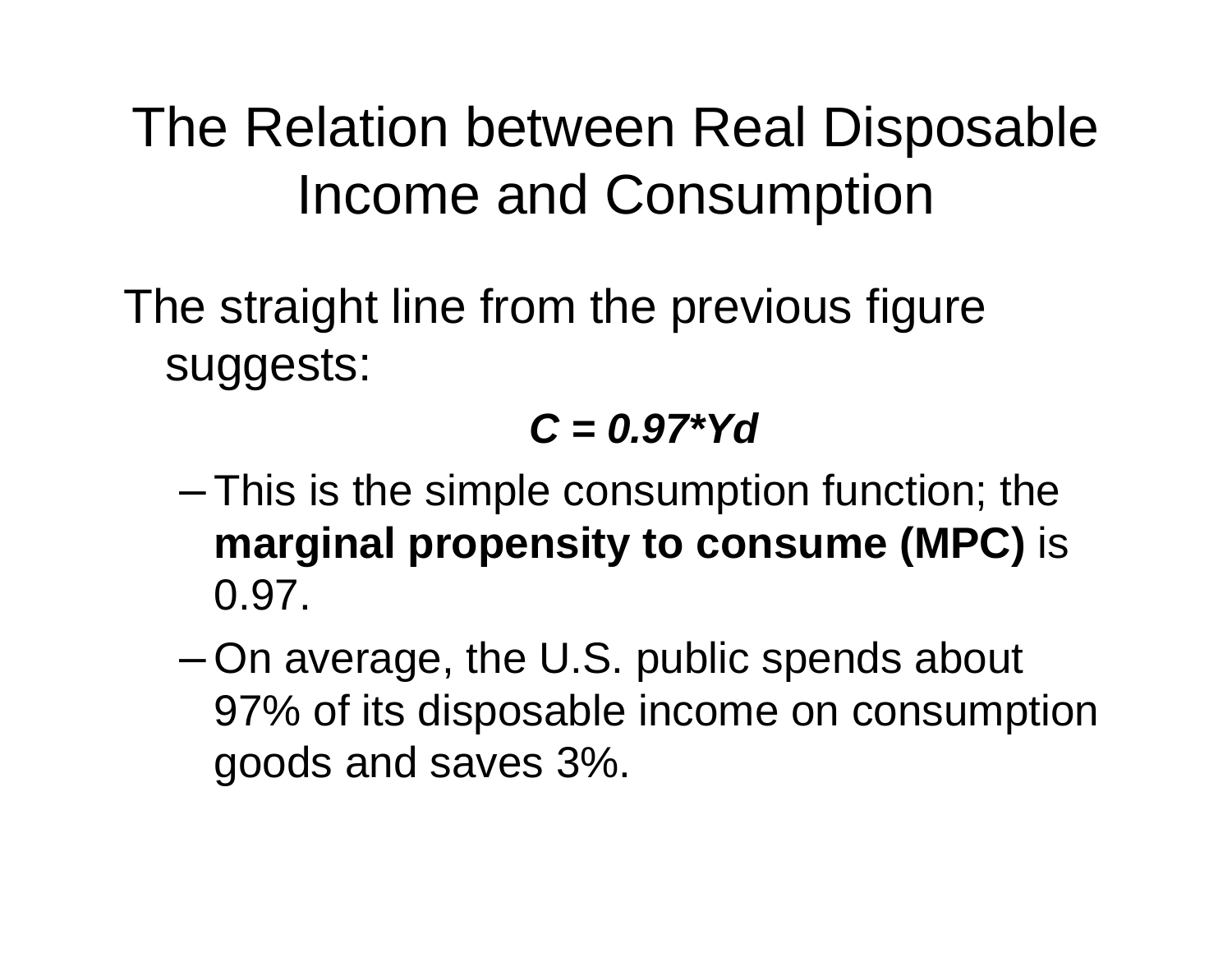The Relation between Real Disposable Income and Consumption

• Consumption is sometimes less and sometimes greater than predicted by the simple consumption function. The errors are given by the equation:

#### *Error = C + 326.2 - 0.97\*Yd*

and are measured by the vertical distances between the line and the dots in Figure 10.4 (updated).

• The simple consumption function seems to give a surprisingly good description of consumption.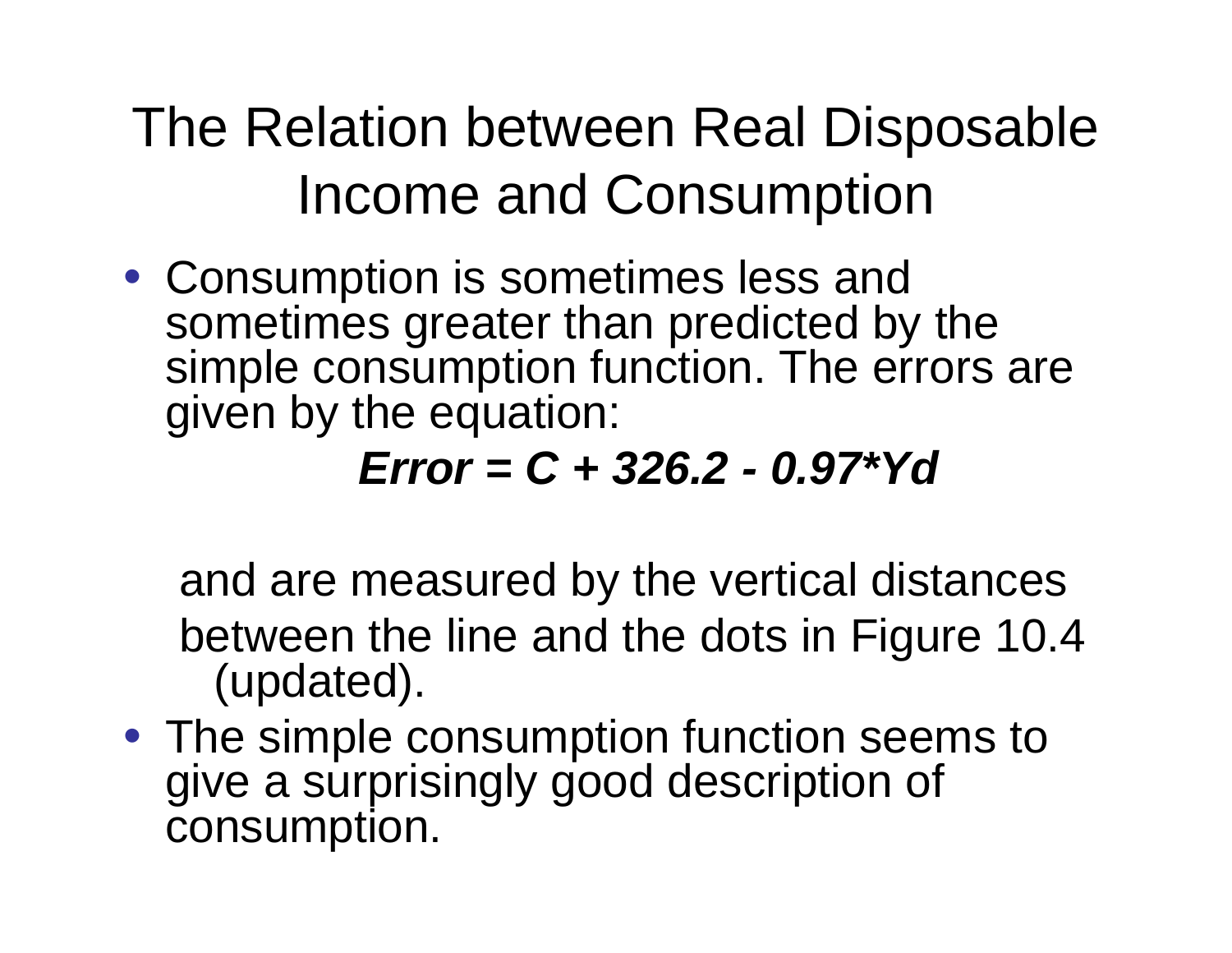## 10.2 DEFECTS IN THE SIMPLE KEYNESIAN CONSUMPTION FUNCTION

- Although the errors in Figure 10.4 appear small, for some purposes (such as forecasting or policy analysis) they are actually quite large.
	- – **A more revealing picture of the errors is found in the next figure:**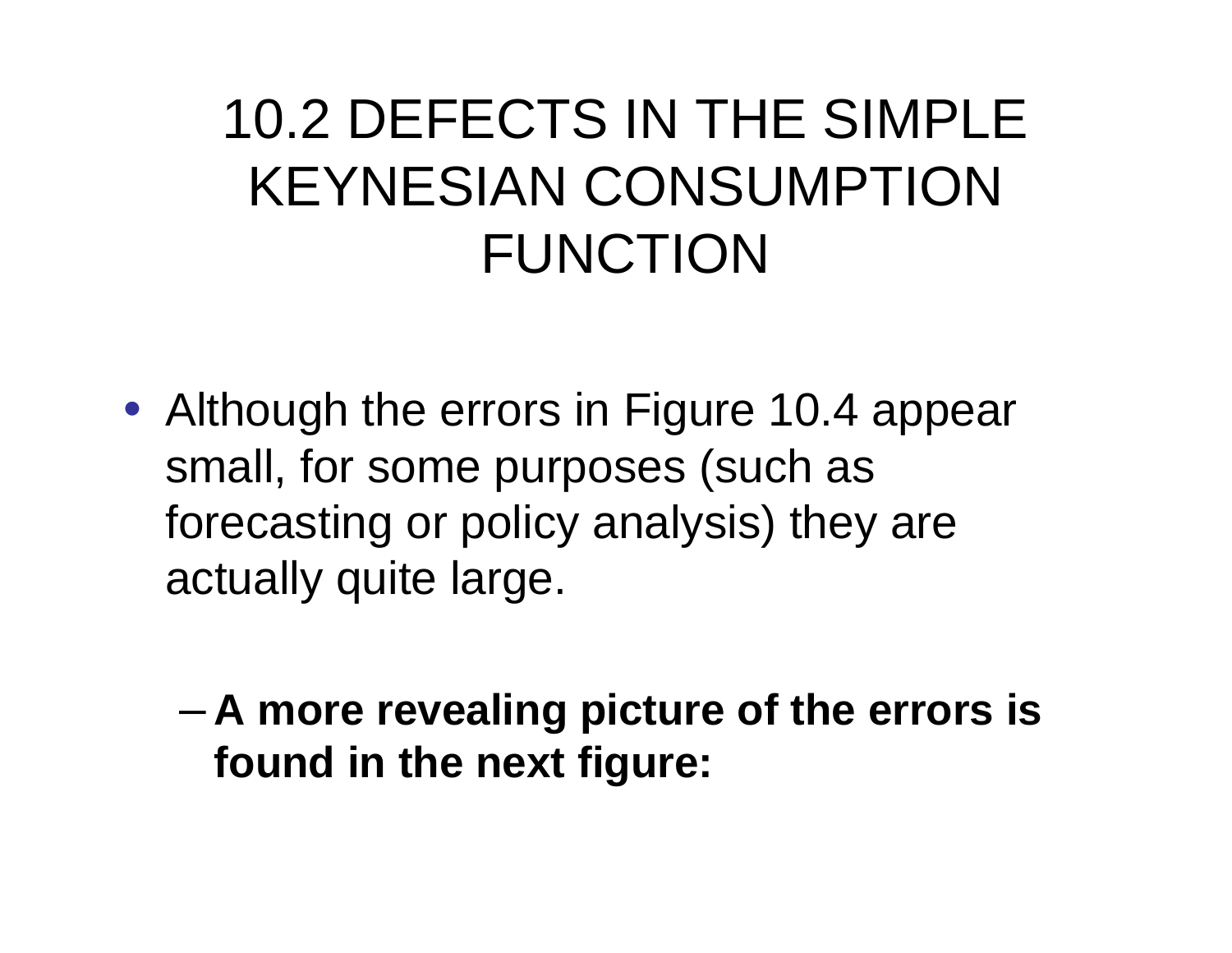Figure 10.5 (Updated)

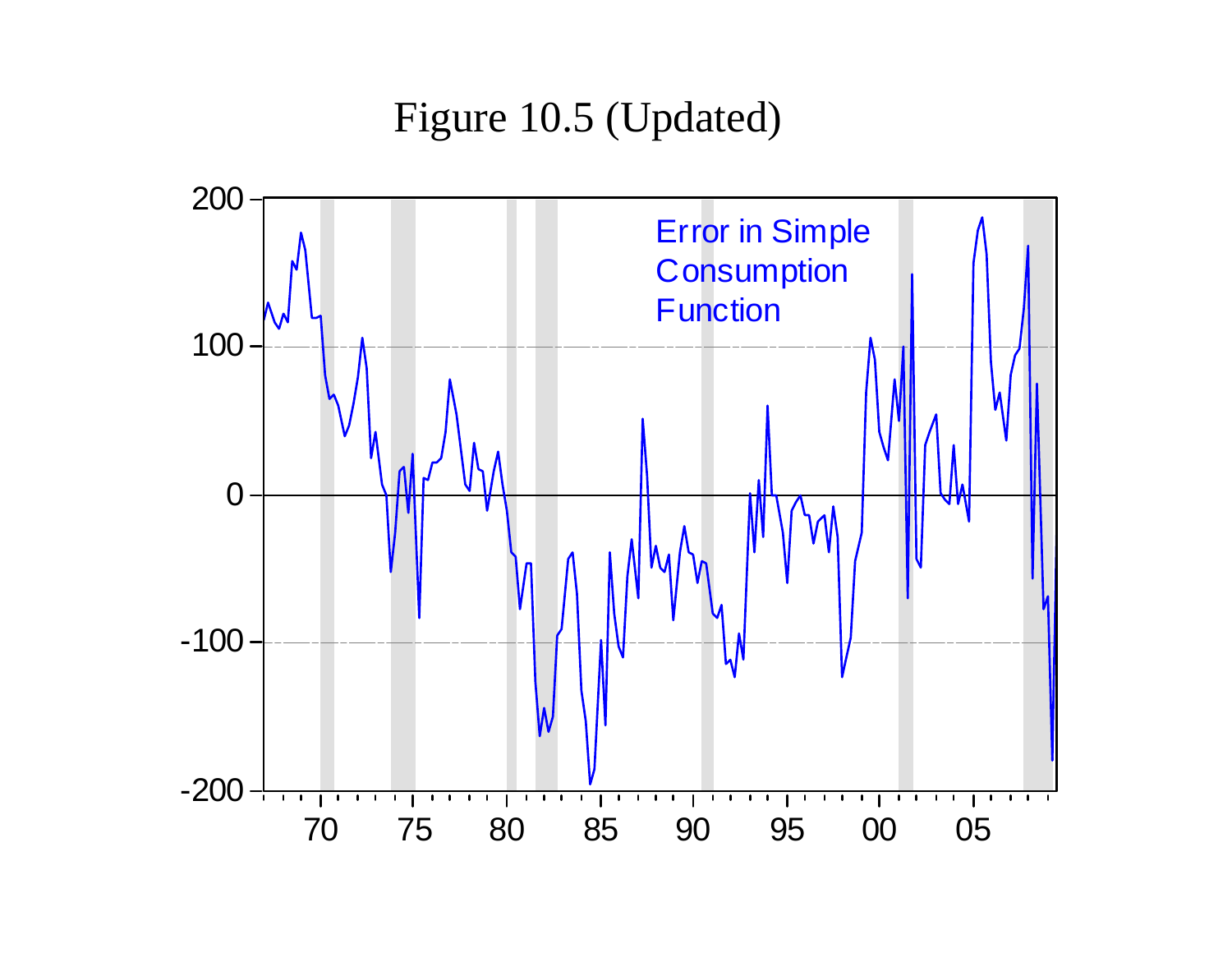## Short-Run versus Long-Run Marginal Propensity to Consume

- On average, consumption is smoothed out compared with disposable income; consumption fluctuates less than disposable income.
	- – This phenomenon can be detected and illustrated by using the concept of the long-run and short-run marginal propensity to consume.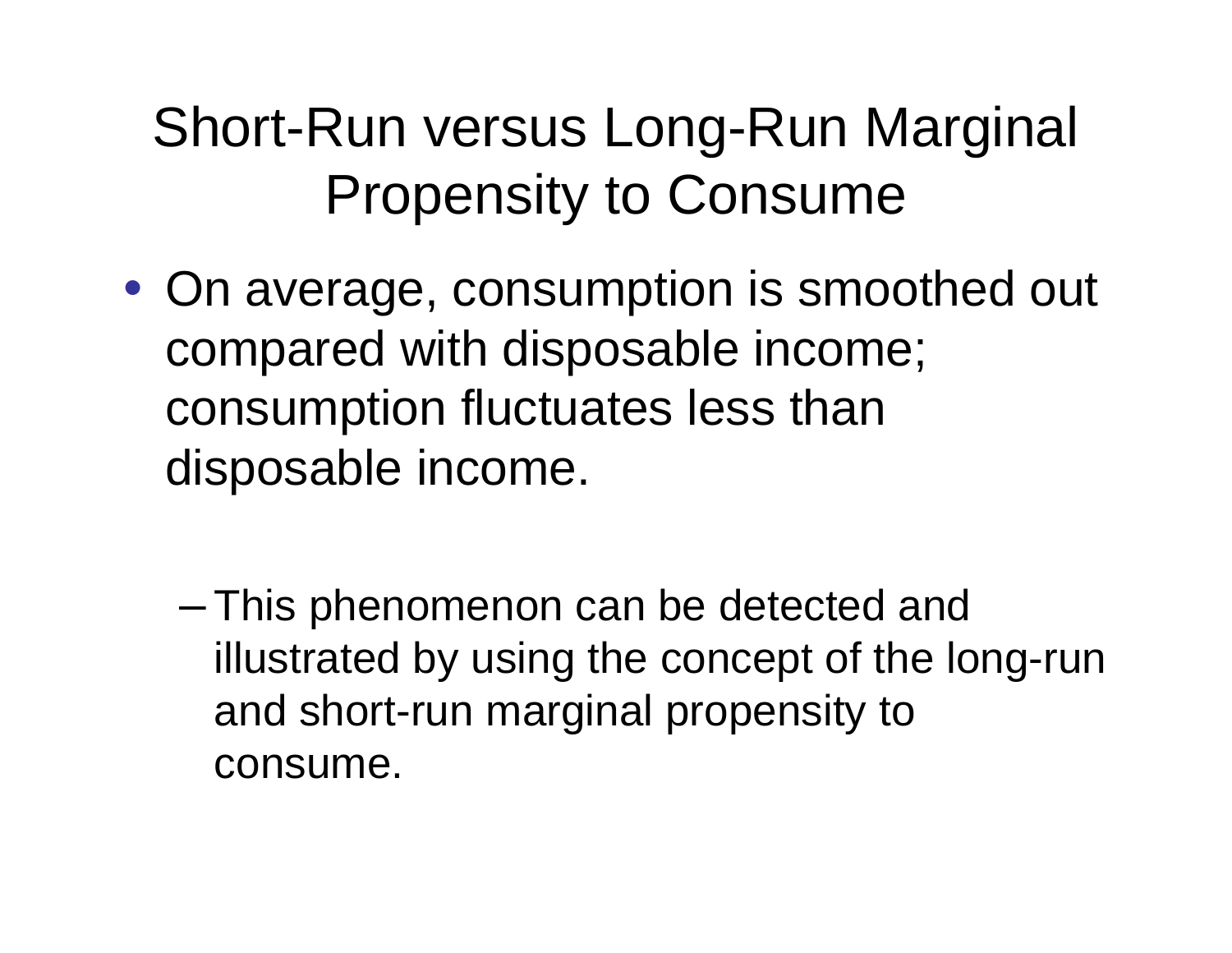

FIGURE 10.6 The Marginal Propensity to Consume in the Short Run and Long Run

Macroeconomics, 6th Edition Copyright © 2005 W. W. Norton & Company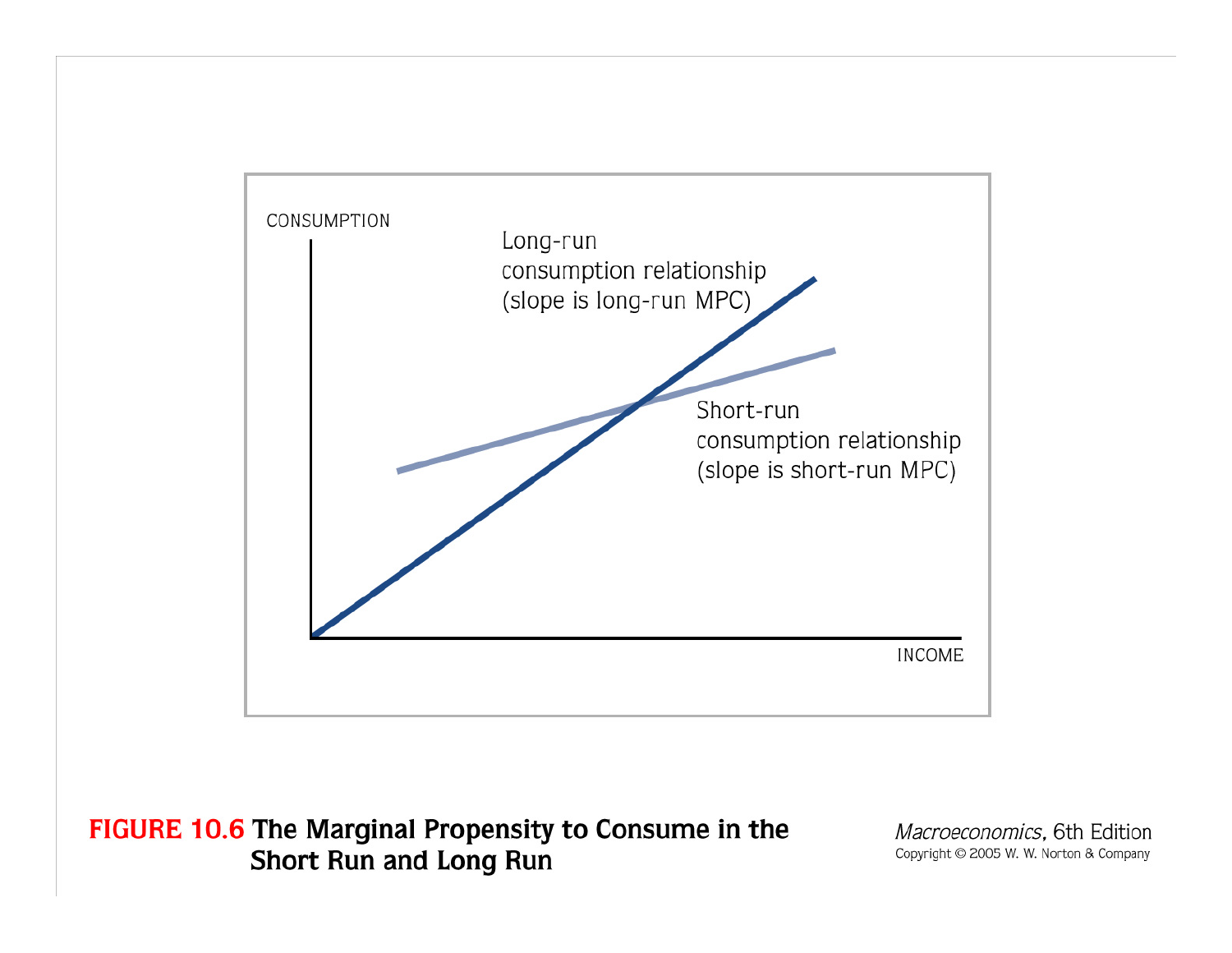### **Long-Run Marginal Propensity to Consume**

- The **long-run marginal propensity to consume** tells us how much consumption increases over the long run when personal disposable income rises.
- The **short-run marginal propensity to consume** tells us how much consumption rises over the short run (during one year or one business cycle) when disposable income rises.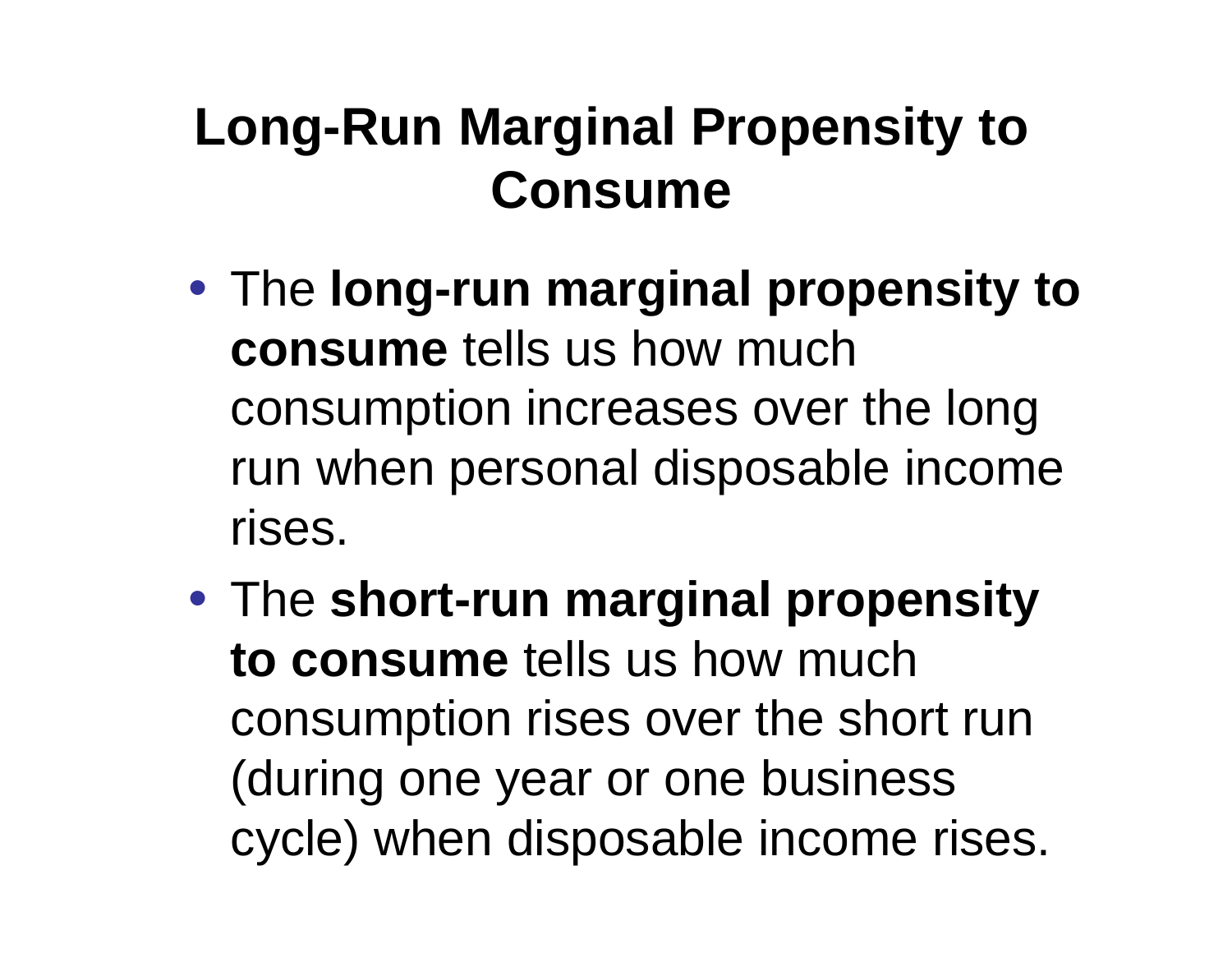#### **TABLE 10.1 SHORT-RUN AND LONG-RUN MARGINAL PROPENSITY TO CONSUME 1959-2002**

|               | <b>TOTAL</b><br><b>CONSUMPTION</b> | <b>NONDURABLES</b><br><b>PLUS SERVICES</b> | <b>DURABLES</b> |
|---------------|------------------------------------|--------------------------------------------|-----------------|
| Long-run MPC  | 0.94                               | 0.80                                       | 0.15            |
| Short-run MPC | 0.77                               | 0.47                                       | 0.29            |

NOTE: The long-run MPCs are based on the least-squares fit of the annual levels of real consumption and real disposable income. The short-run MPCs are based on the fit of the year-toyear changes in the same two variables.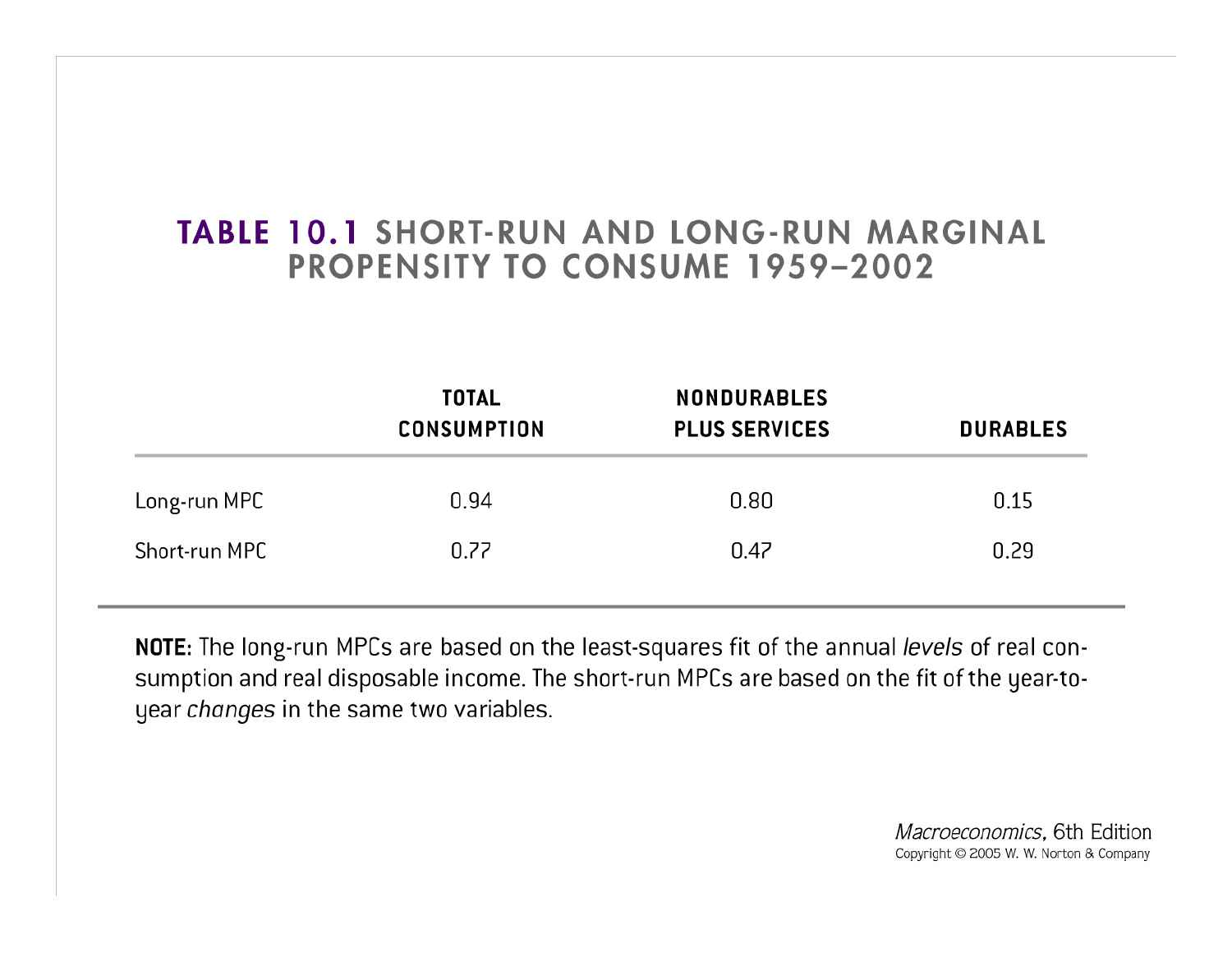## 10.3. THE FORWARD-LOOKING THEORY OF CONSUMPTION

- *Permanent-income theory* developed in the 1950s by Milton Friedman
- *Life-cycle theory* developed independently at about the same time by Franco Modigliani
	- – **The two theories are closely related, and have served as a foundation for most of the rational expectations research on consumption in recent years.**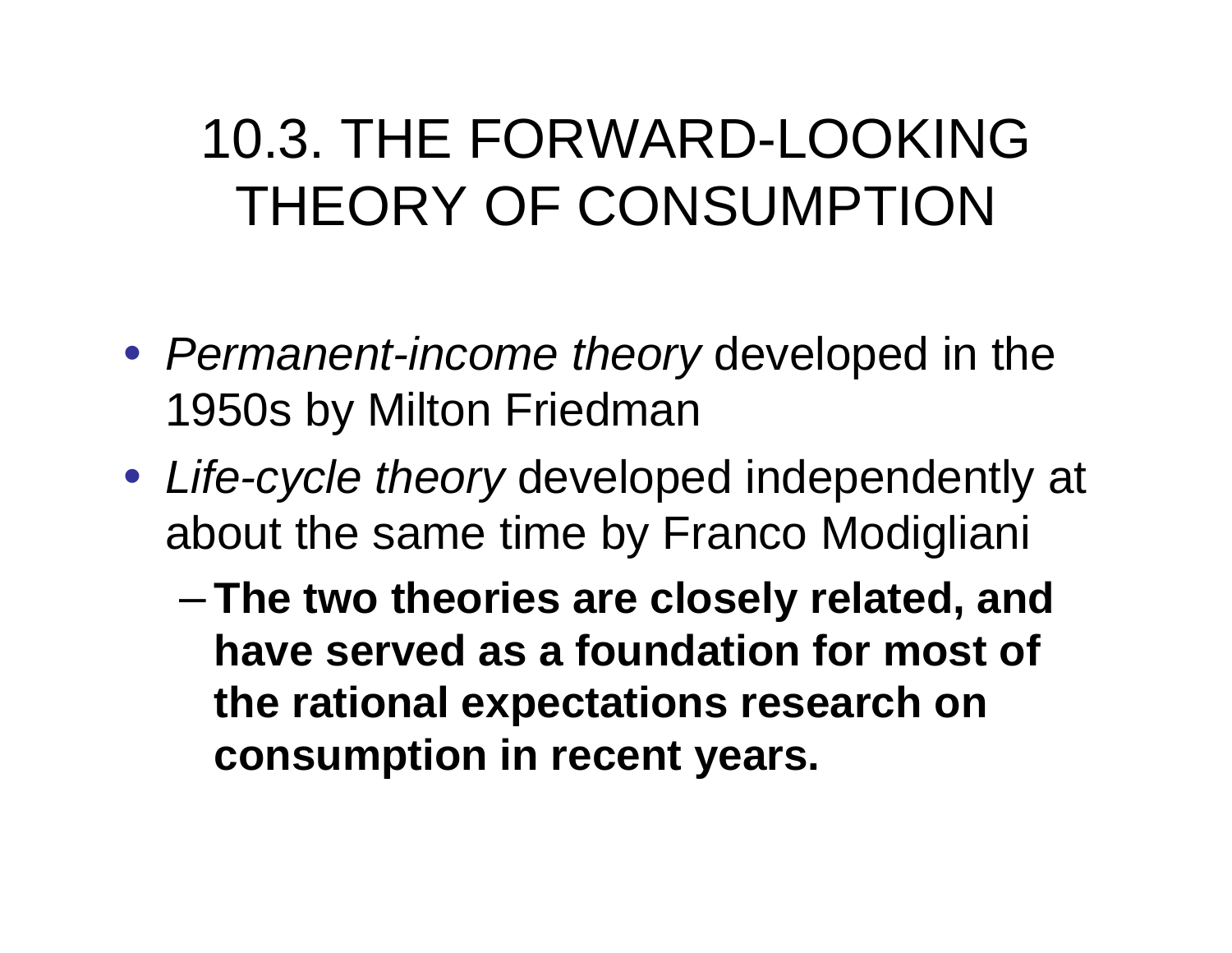## FORWARD-LOOKING THEORY

- Individual consumers are forward-looking decision makers.
- The *life-cycle theory* emphasizes a family looking ahead over its entire lifetime.
- The *permanent-income theory* distinguishes between permanent income, which a family expects to be long lasting, and transitory income, which a family expects to disappear shortly.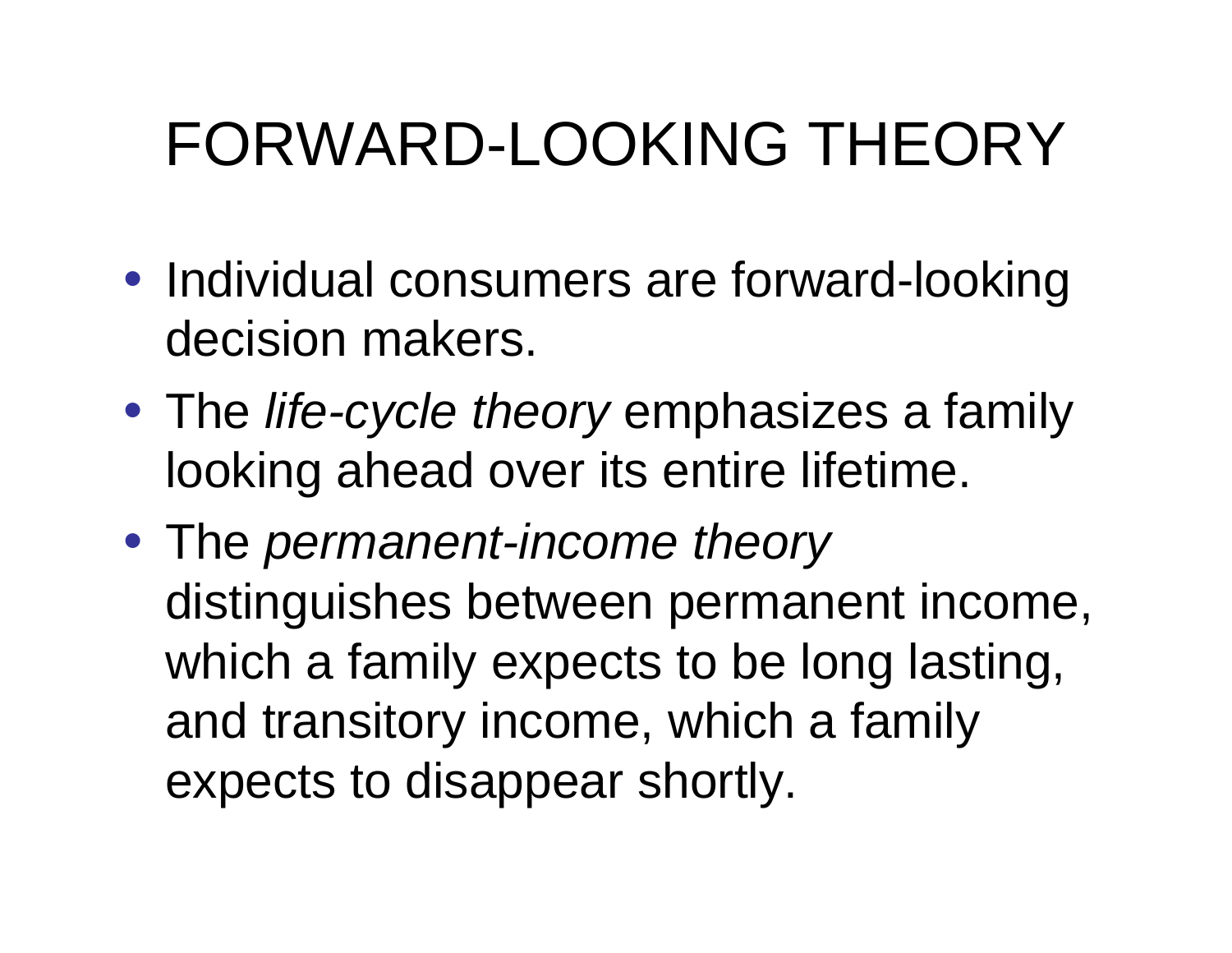## Intertemporal Budget Constraint

- The family faces an **intertemporal budget constraint** that limits its consumption over the years.
- Assets at the beginning of next year
	- = Assets at the beginning of this year
	- + Income on assets this year
	- + Income from work this year
	- -Taxes paid this year
	- -Consumption this year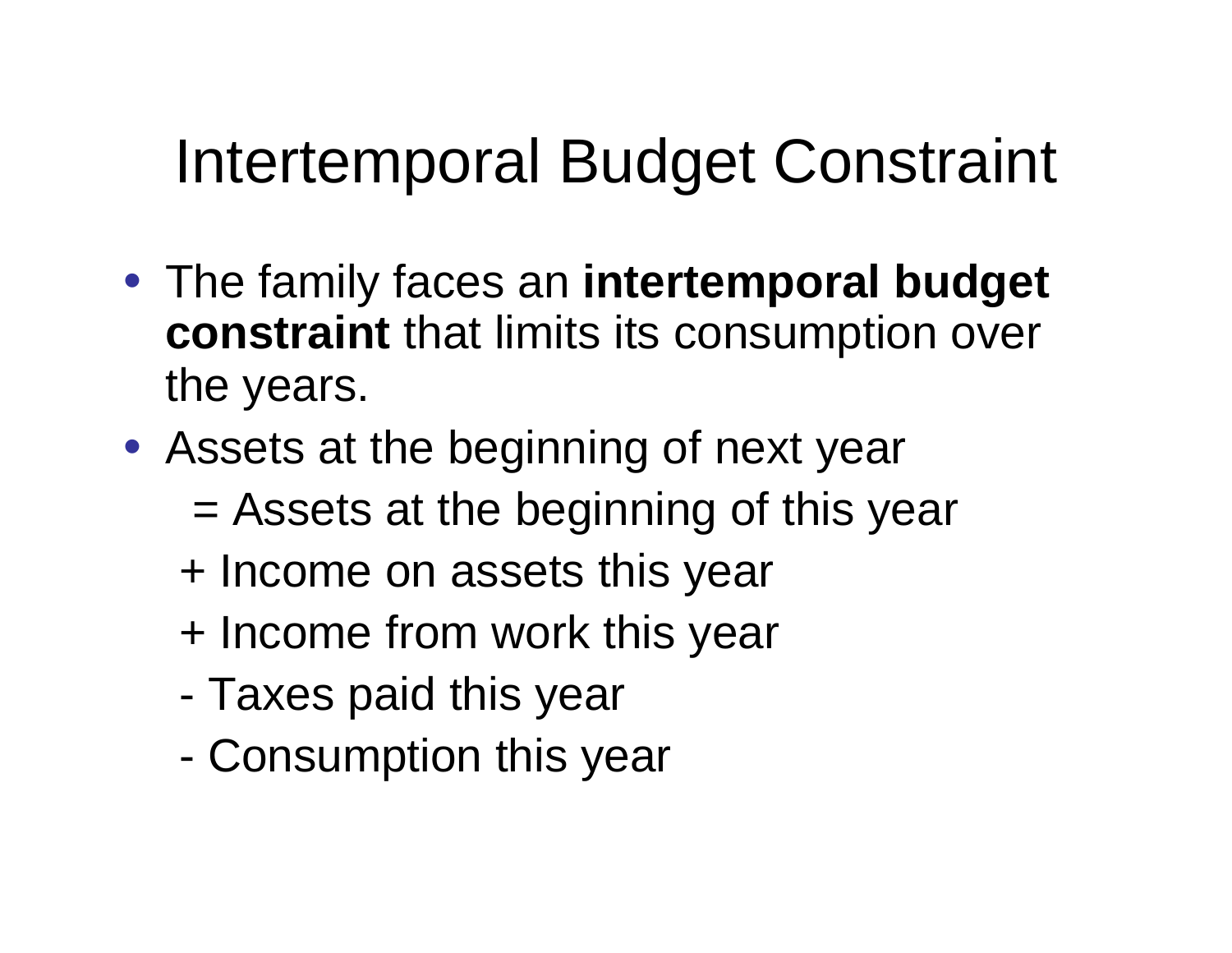## Intertemporal Budget Constraint

- $\bullet$  $\bullet$   $A_t =$ Assets at the beginning of year *t*
- *R = Interest rate on assets*
- • $\bullet$   $E_t$  = Income from work during year t
- $\bullet$  $\bullet$   $\mathcal{T}_t$   $=$  Taxes during year t
- •*C t = Consumption during year t.*
- The intertemporal budget constraint can be written as follows:

$$
\mathbf{A}_{t+1} = \mathbf{A}_t + \mathbf{R}\mathbf{A}_t + \mathbf{E}_t - \mathbf{T}_t - \mathbf{C}_t \qquad (10.3)
$$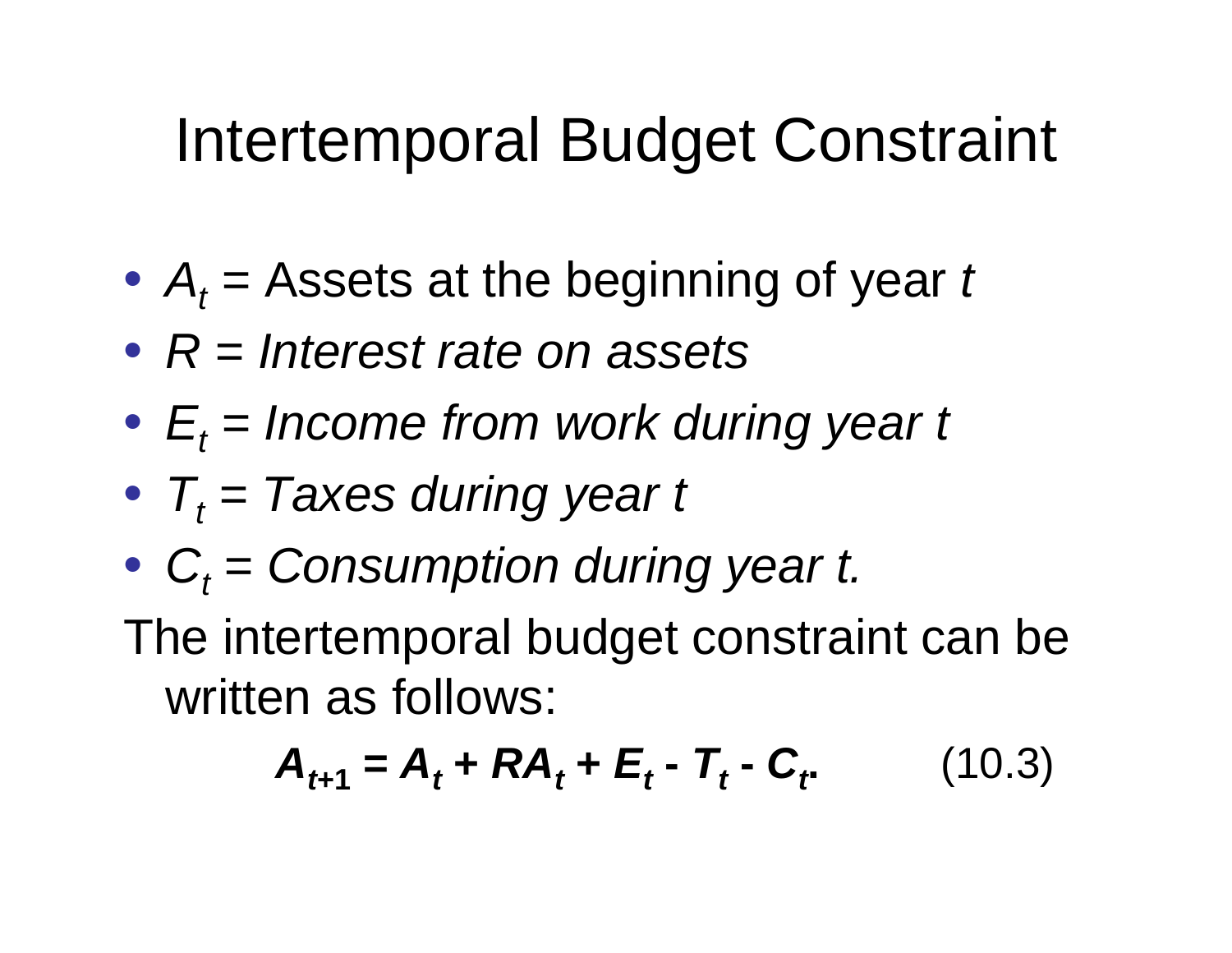# Preferences: Steady Rather than Erratic Consumption

- A consumption plan is feasible if it does not involve an impractical asset position at any time in the future.
- Many different consumption plans are feasible. As long as the family is careful not to consume too much, it has a wide choice about when to schedule its consumption.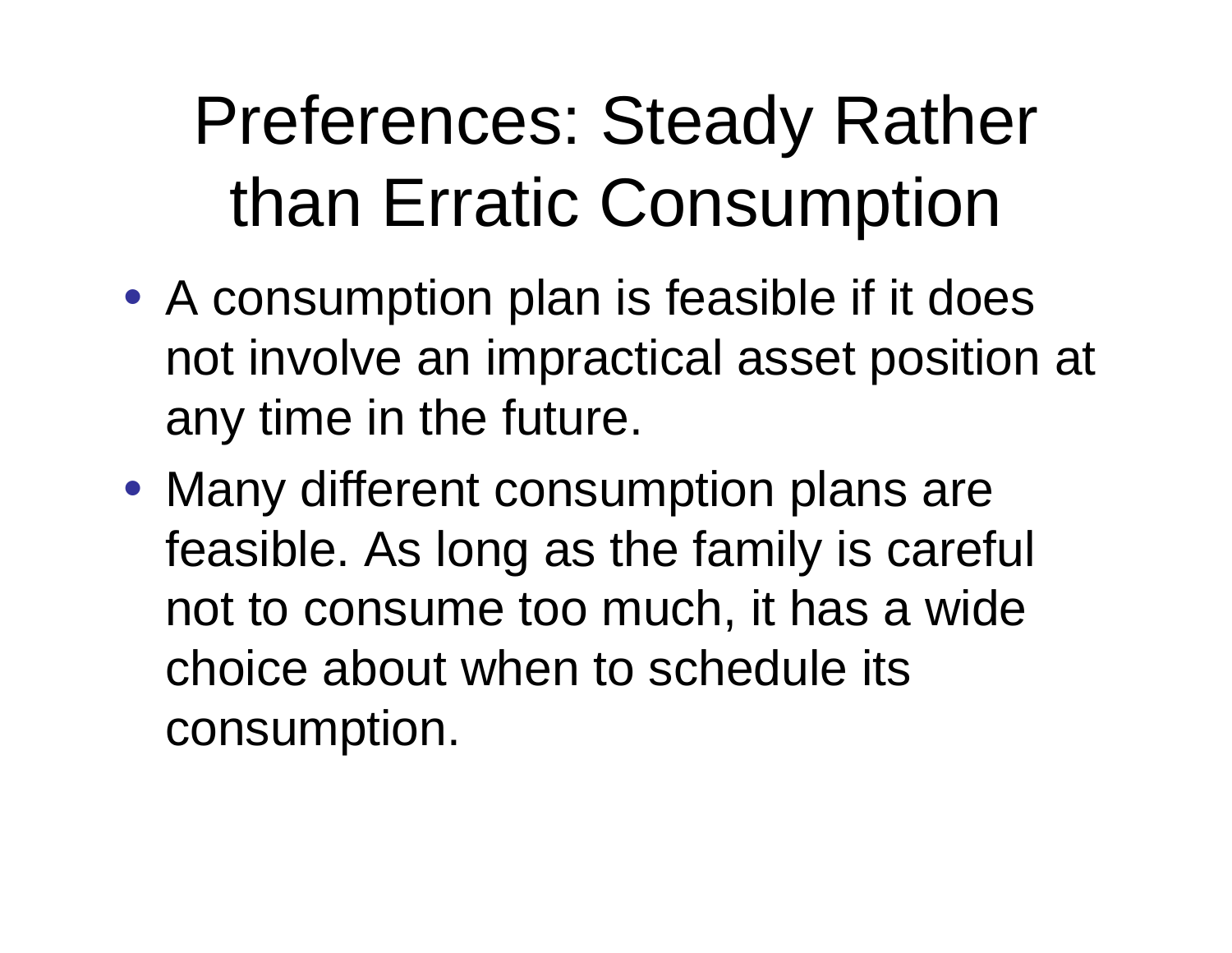# Preferences: Steady Rather than Erratic Consumption

- The forward-looking theory of consumption assumes that most people prefer to keep their consumption fairly steady from year to year.
- Given the choice between consuming \$10,000 this year and \$10,000 next year, as against \$5,000 this year and \$15,000 next year, people generally choose the even split.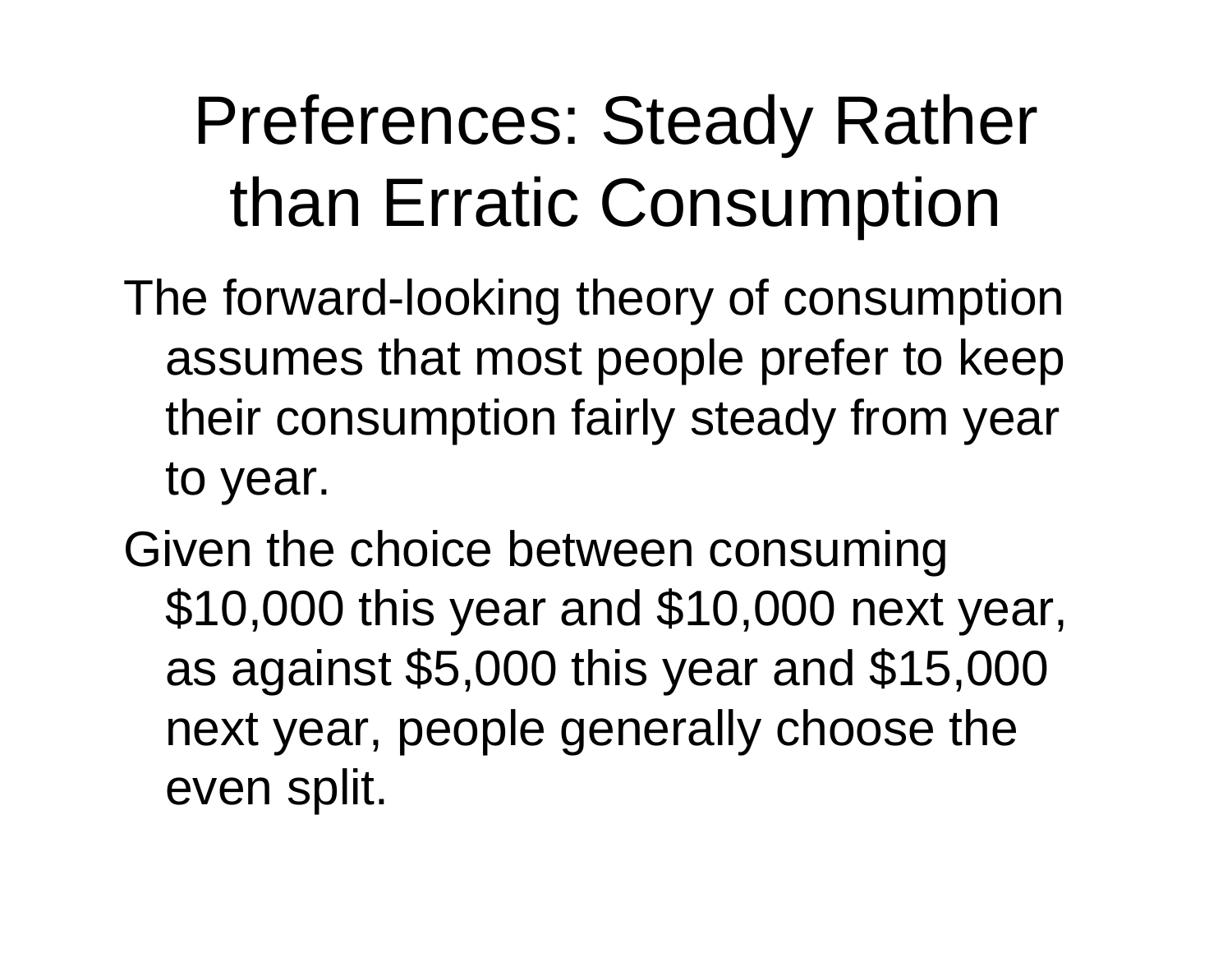## Consumption Smoothing

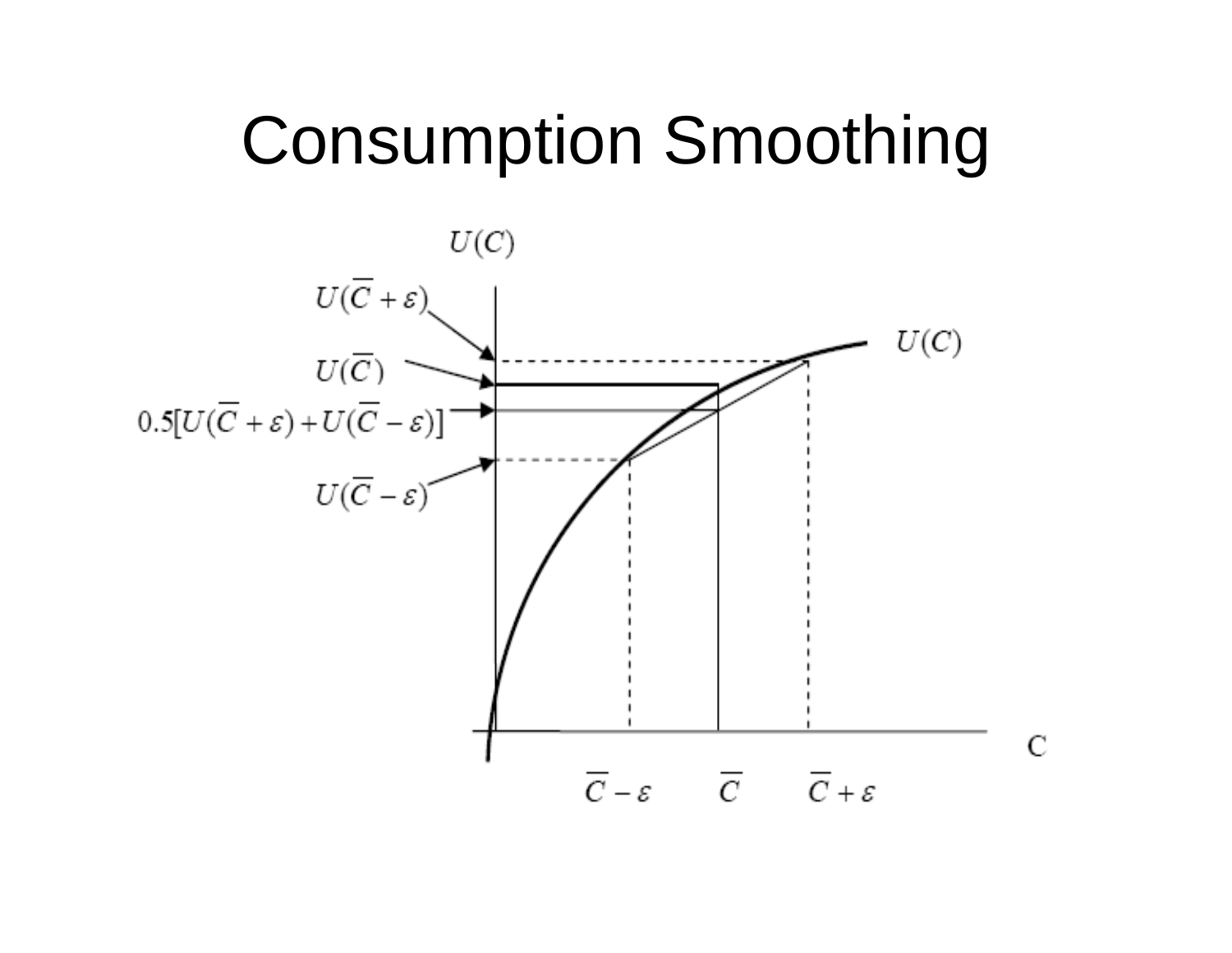

FIGURE 10.7 Illustration of Steady Consumption Compared with Income Growth and Decline

Macroeconomics, 6th Edition Copyright © 2005 W. W. Norton & Company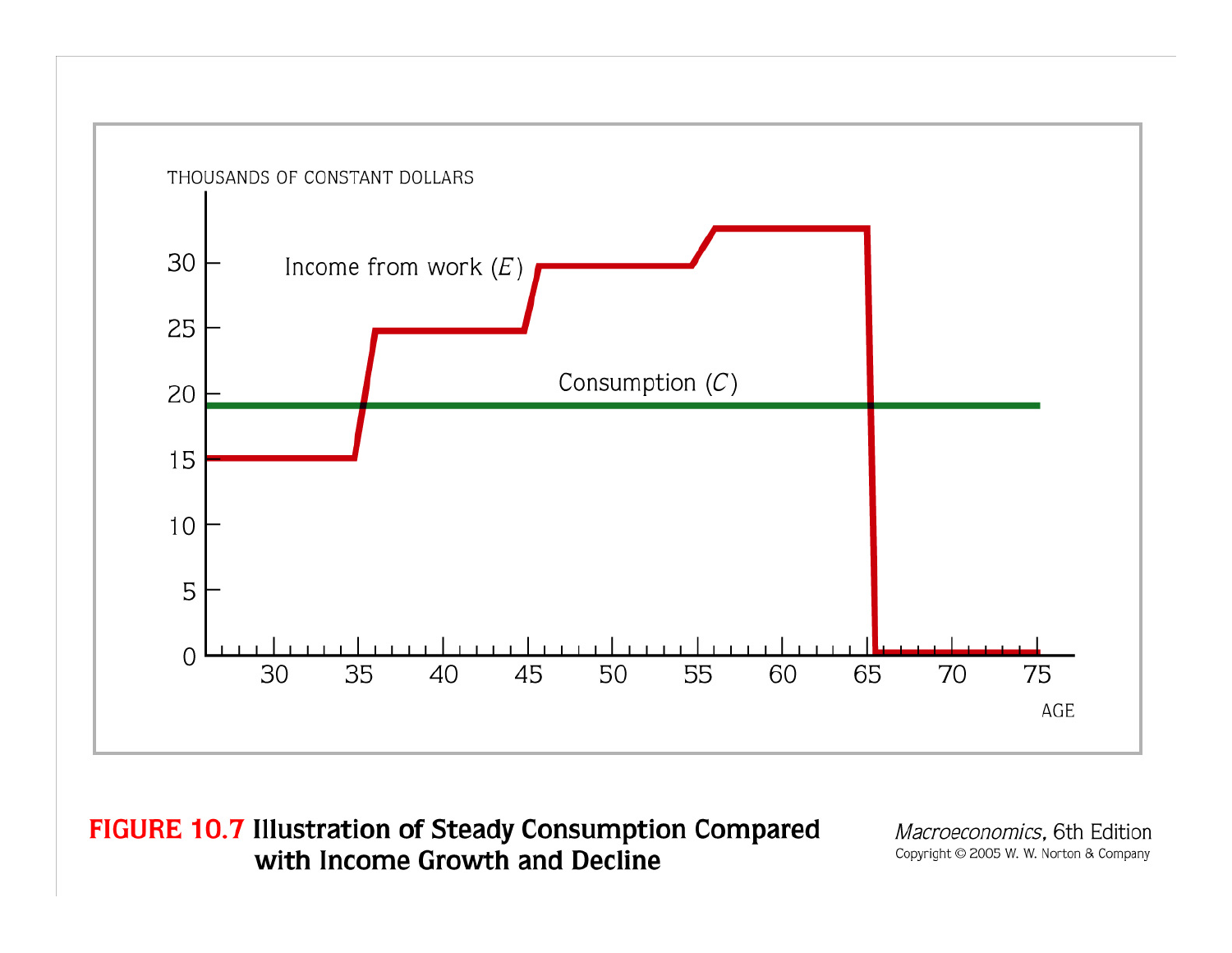## The MPC out of Temporary versus Permanent Changes in Income

- How does consumption change when disposable income changes?
- For forward-looking consumers, the answer depends on how long the change in income will last; in particular, whether the change is viewed as *temporary* or *permanent.*
- The change in consumption is much larger when the change in disposable income is viewed as permanent.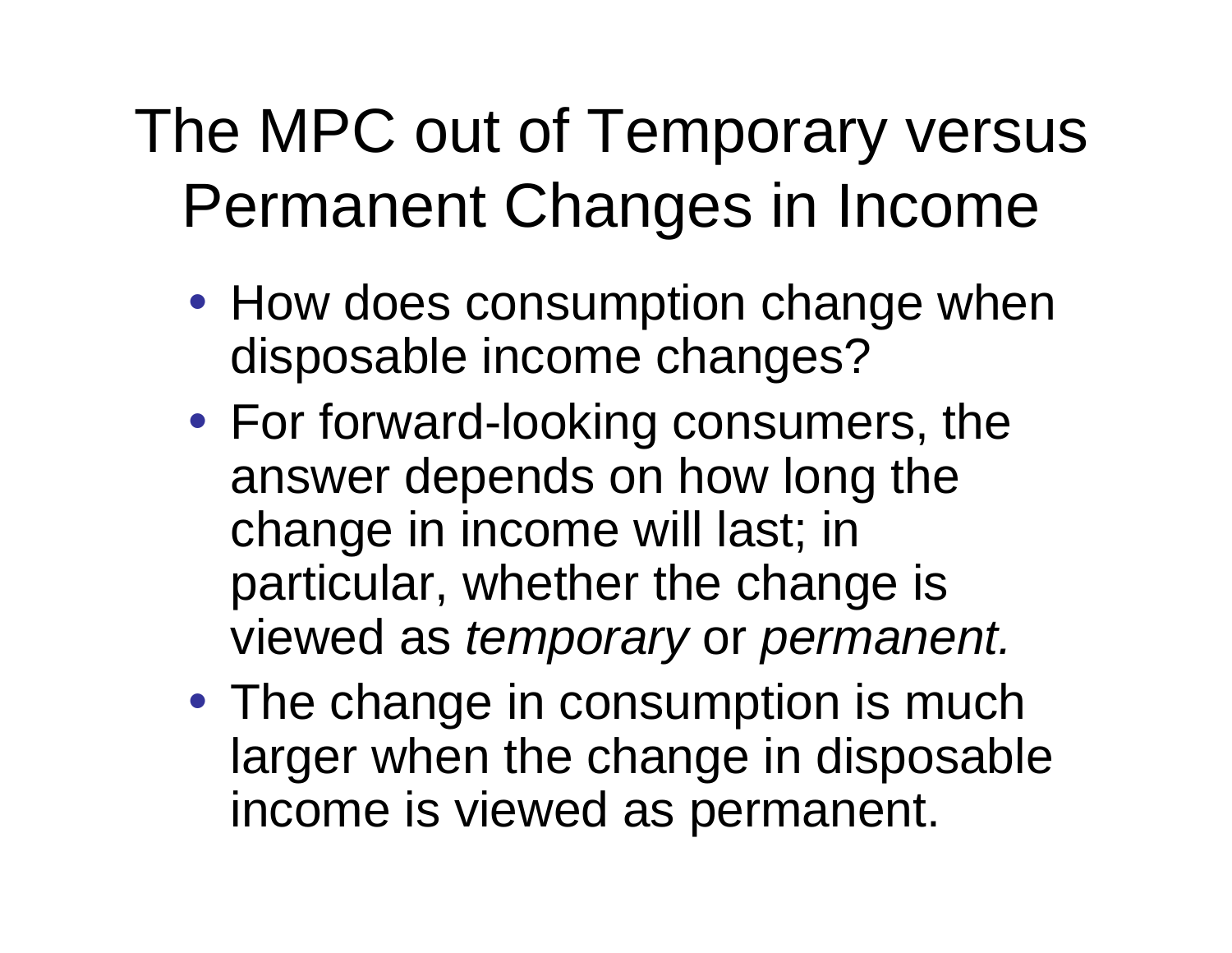## Anticipated versus Unanticipated Changes in Income

- If the change were anticipated, then the family would adjust its plans in advance*.*
- Consumption would change before the change in disposable income occurred.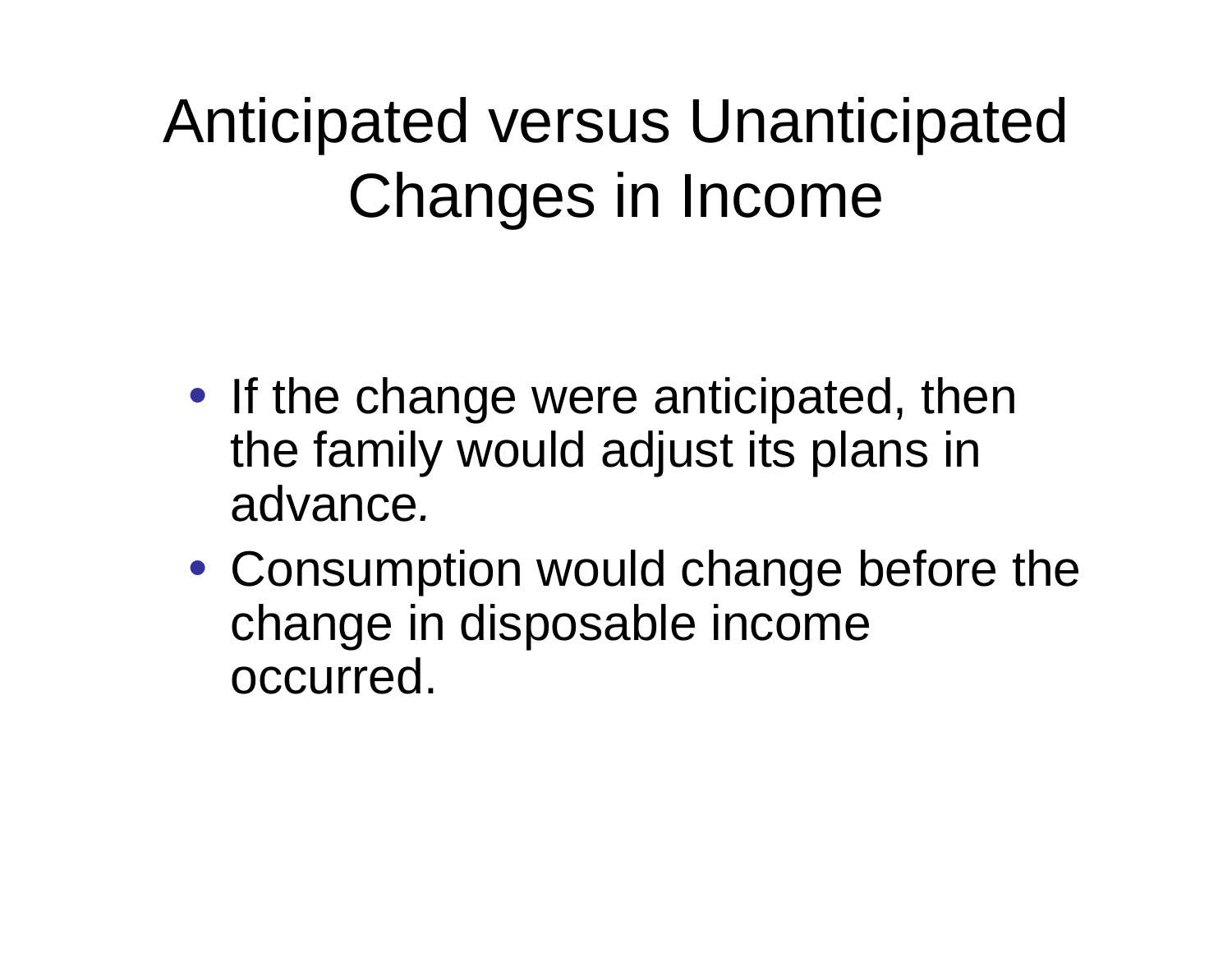## 10.4. HOW WELL DOES THE FORWARD LOOKING THEORY WORK?

• The key point of the forward-looking theory of consumption is that the marginal propensity to consume from new funds depends on whether the new funds are a one time increment or will recur in future years *.*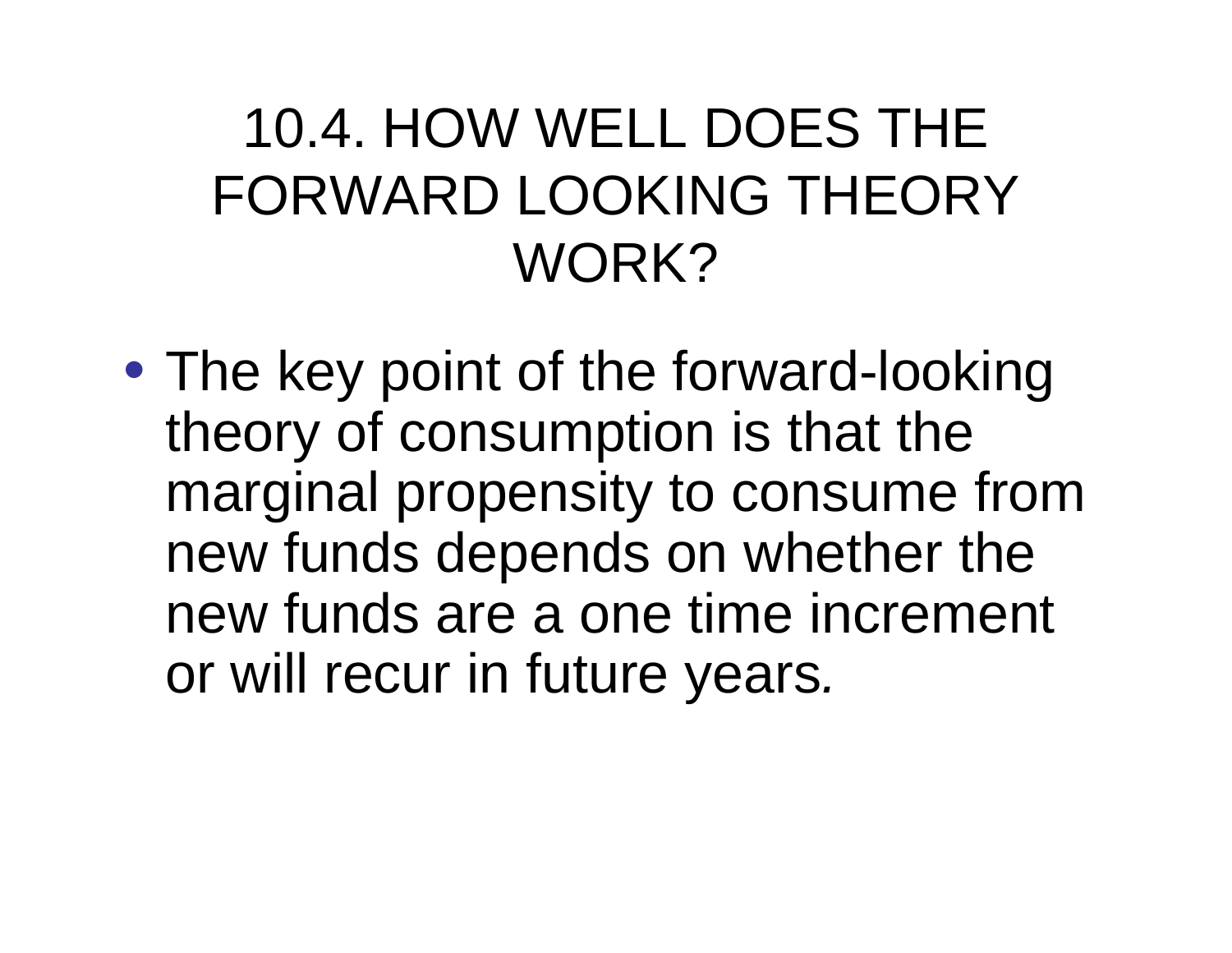## The Short-Run and Long-Run MPC: A Rough Check of the Theory

- The simple consumption function ignores that the short-run marginal propensity to consume is less than the long-run marginal propensity to consume.
- Consumption does not increase as much with income over short-run business cycle periods as over longrun growth periods.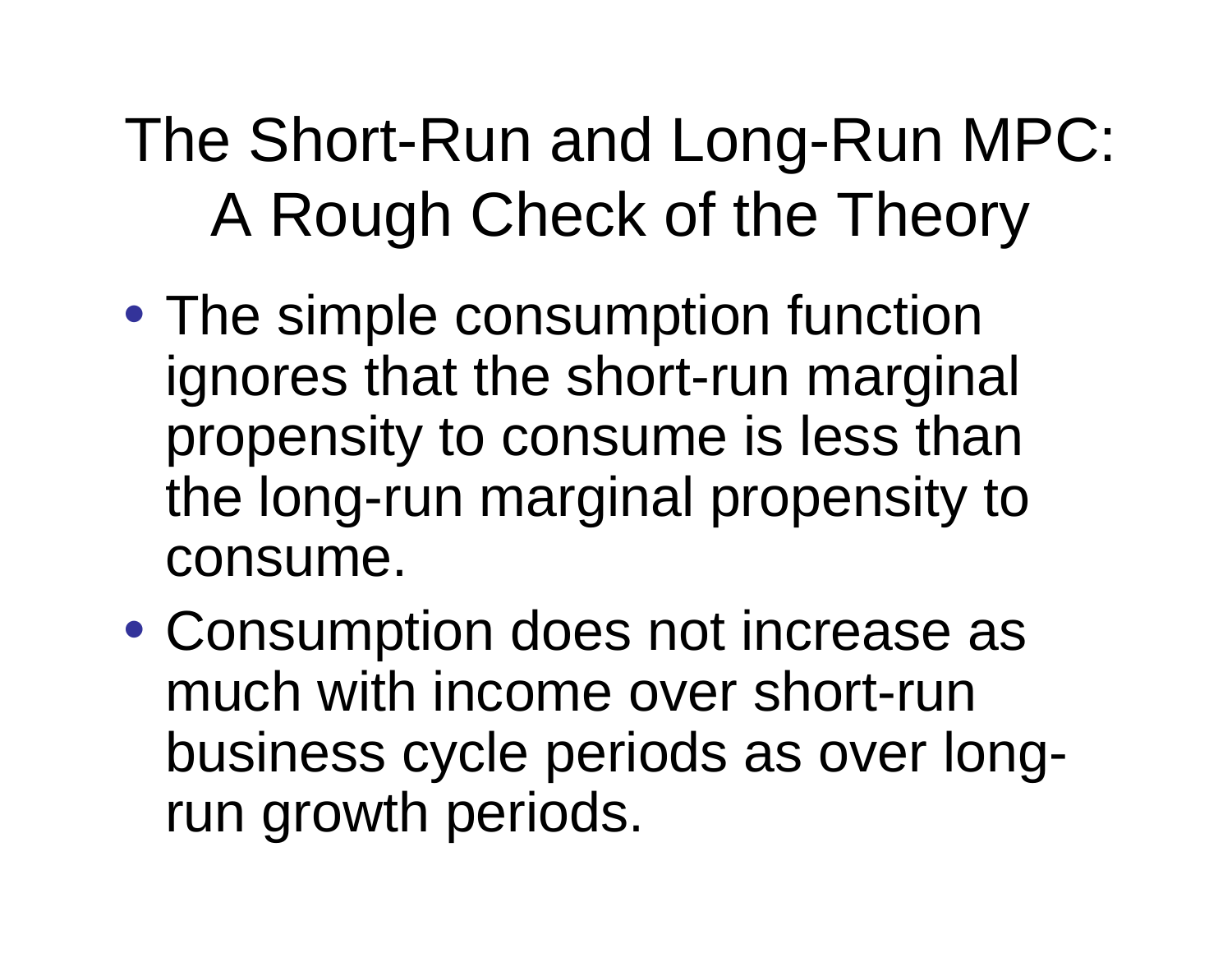## Ando-Modigliani: Assets in the Consumption Function

$$
C_t = b_1 Y_{d,t} + b_2 \text{Assets}_t
$$

- Assets as well as disposable income matter.
- As net wealth declines, consumption will decline.
- $\bullet\,$  Book estimates b $_{2}$  = 0.06.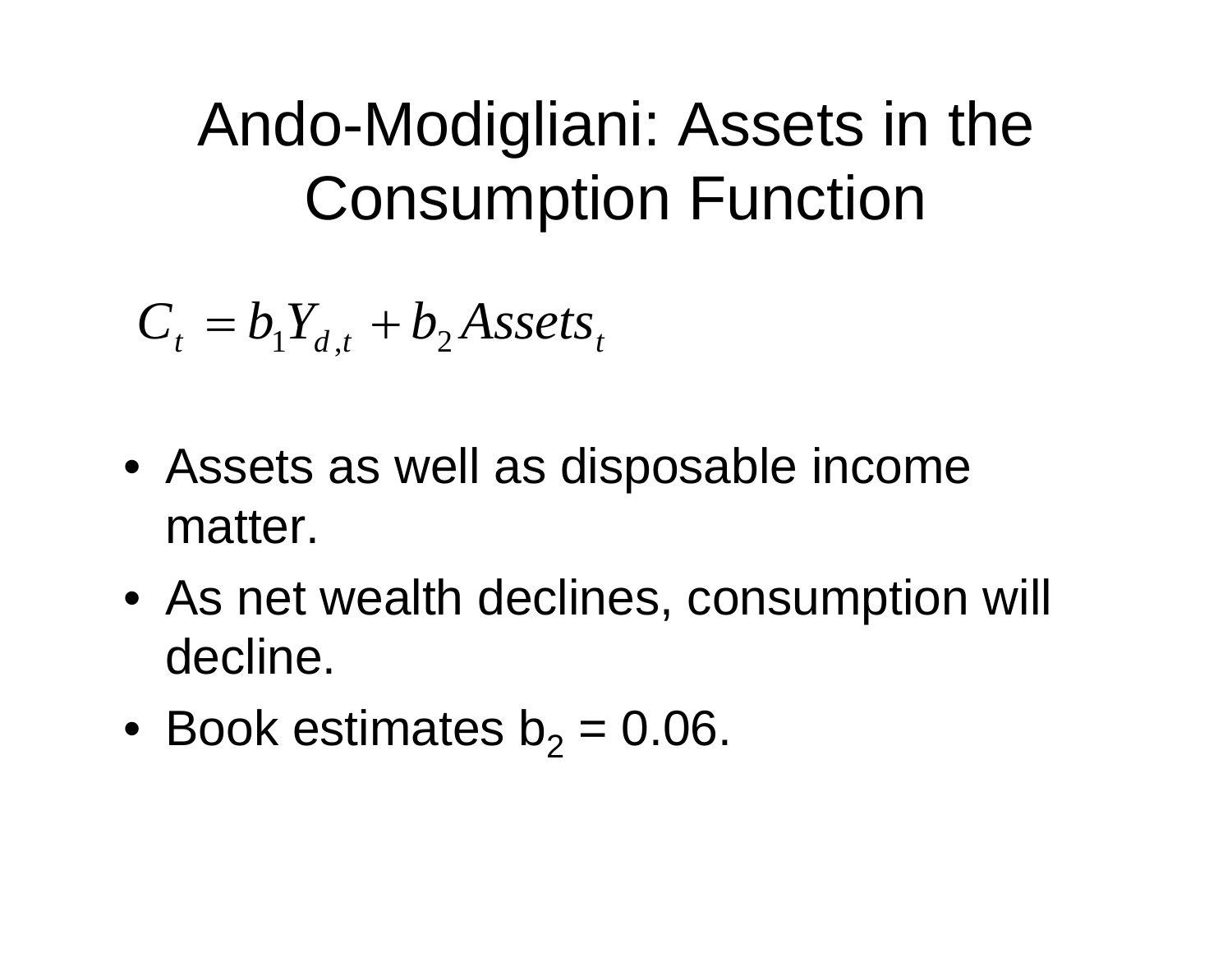#### Table 1. The wealth effect from housing is higher than the wealth effect from financial assets

|                                    | Impact of \$ increase in wealth on<br>consumption |
|------------------------------------|---------------------------------------------------|
| Total wealth                       | 0.04                                              |
| Financial wealth                   | $0.03\,$                                          |
| Housing wealth                     | 0.11                                              |
| Source: DB Global Markets Research |                                                   |

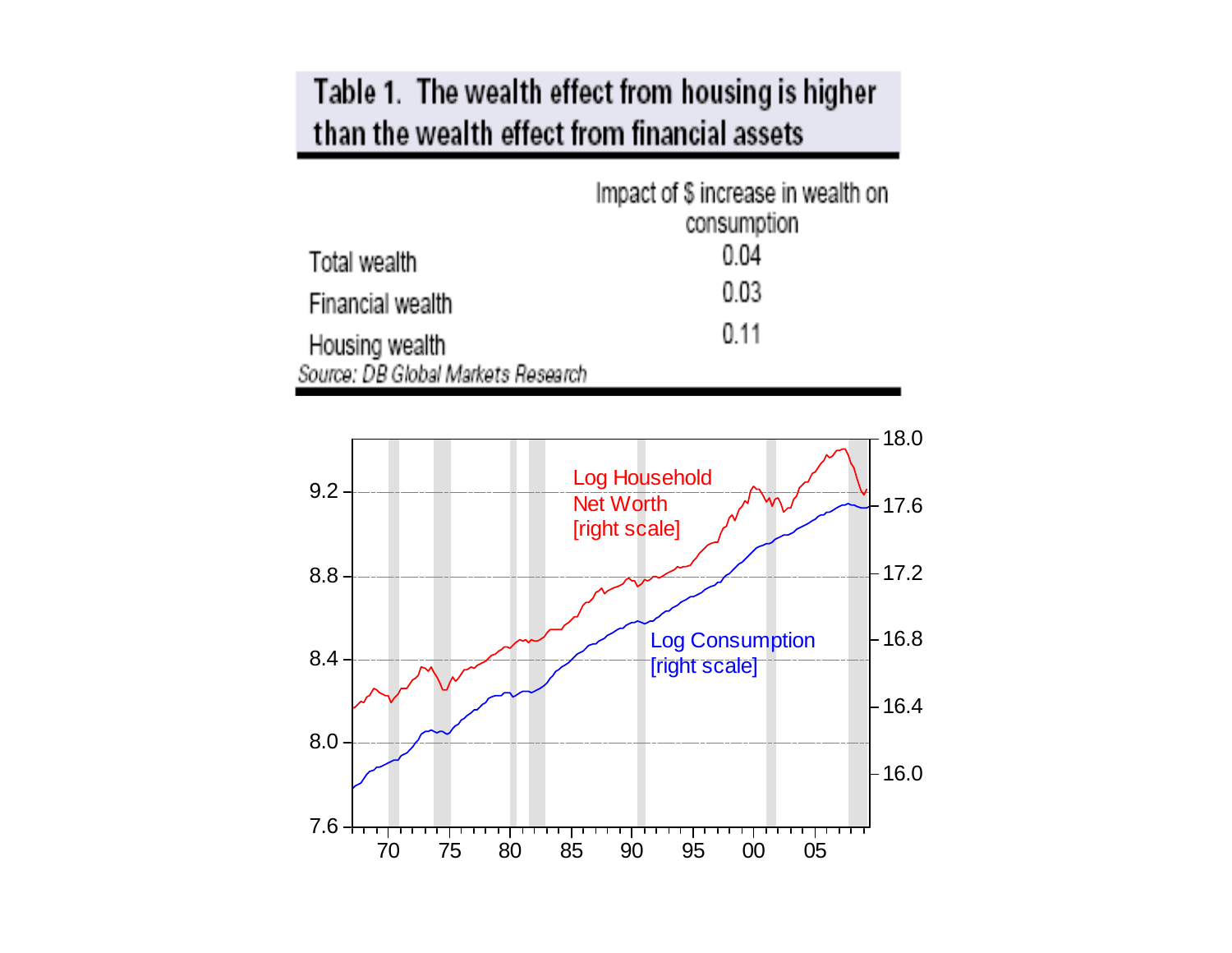# Where Do We Stand Now?

- Economic research in recent years has led to more revealing tests of the forwardlooking theory and raised puzzling new questions
- Three strands of the new research: the use of rational expectations to measure future income prospects, the analysis of data on the histories of thousands of individual families, and case studies of particular economic policy "experiments."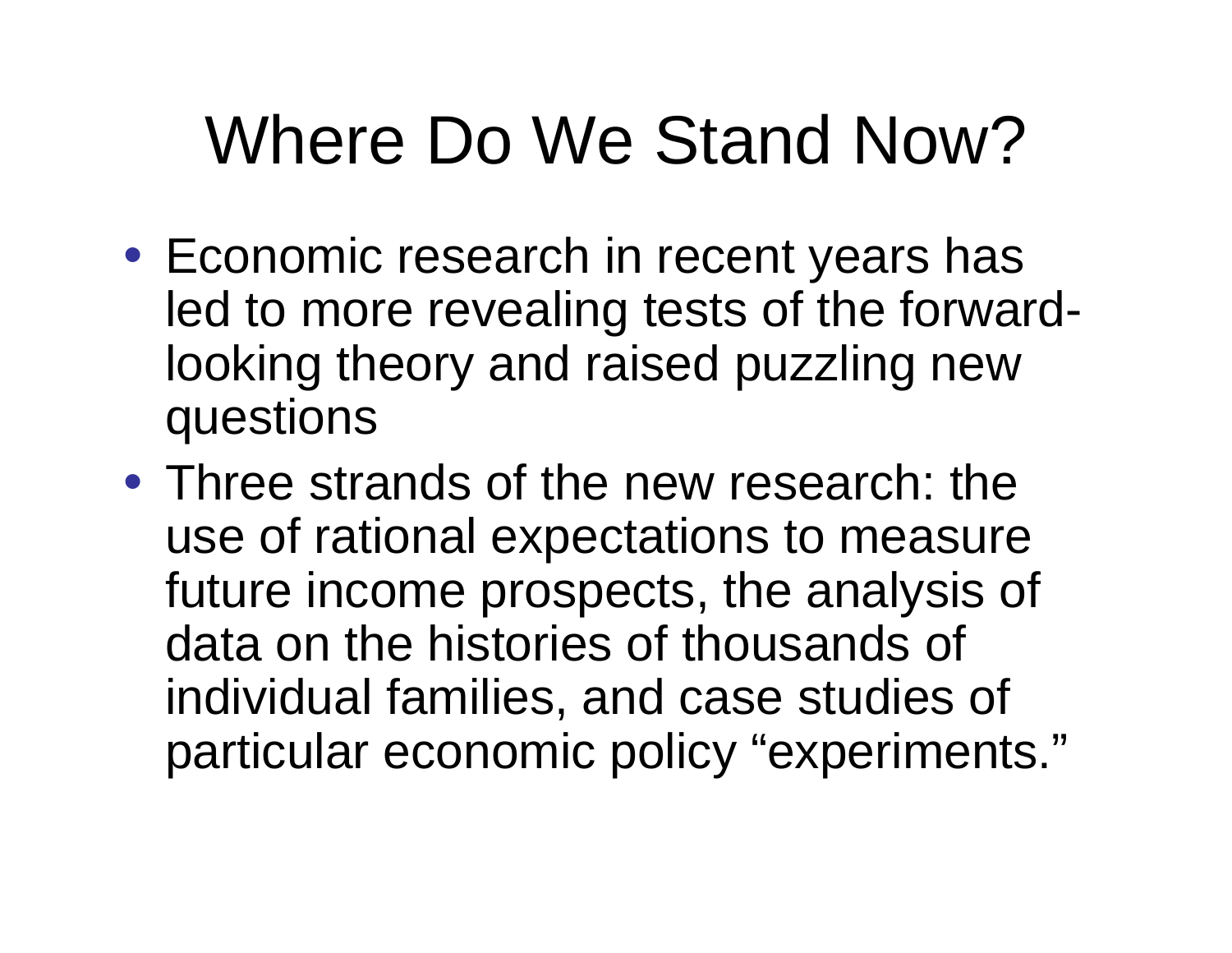# Where Do We Stand Now?

- The forward-looking theory of consumption works much better than the simple consumption function.
- There are, however, problems with the forward-looking theory with rational expectations.
- The most important problem is that consumption is more responsive to temporary changes in income than the forward-looking theory predicts.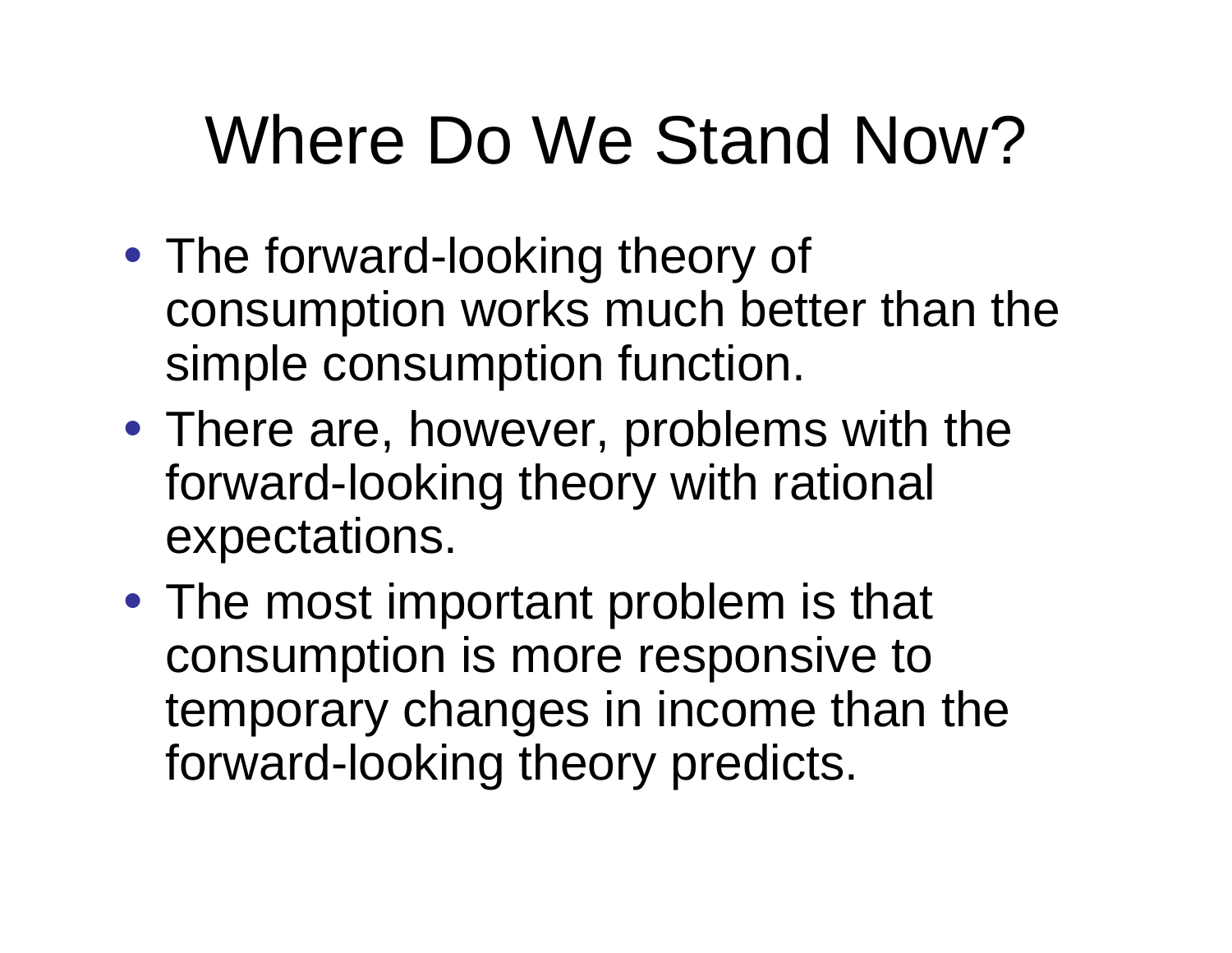## Refinements to the Forward Looking Model

- Precautionary Savings
- Consumers face uncertain future labor income
- Consumers are impatient
- They place more weight on what is happening today than on what they expect to happen in the future.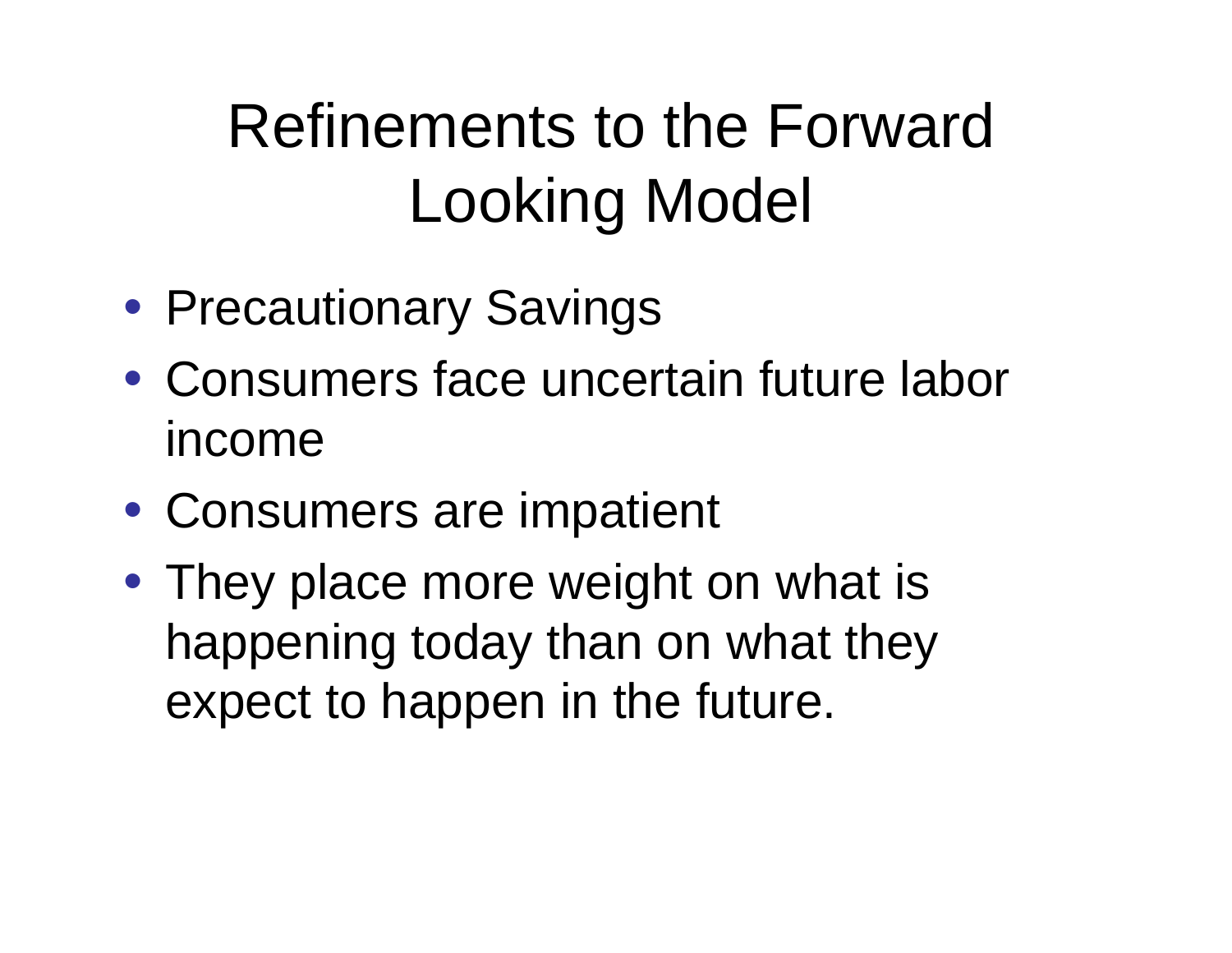## Refinements to the Forward-Looking Model

- Liquidity constraints:
- - Consumers cannot borrow as easily as the forward-looking model suggests.
- - For example, if you are currently a student, you cannot borrow enough against the expectation of your income after you graduate to completely smooth your consumption.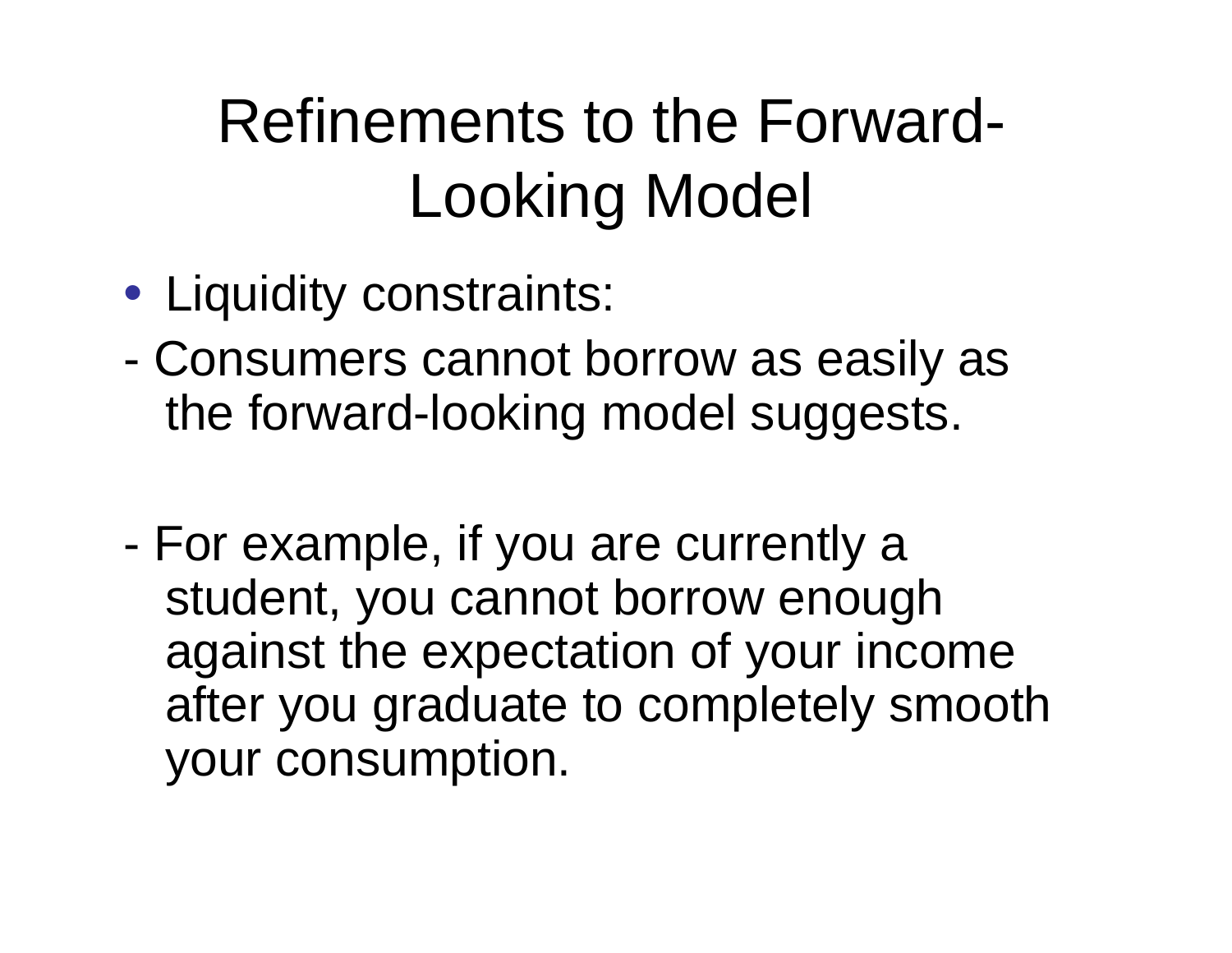## Refinements to the Forward-Looking Model

- Precautionary savings and liquidity constraints can both explain:
- - Why the marginal propensity to consume out of temporary changes in income is higher than predicted by the forwardlooking theory.
- - Why the marginal propensity to consume out of permanent changes in income does not quite equal 1.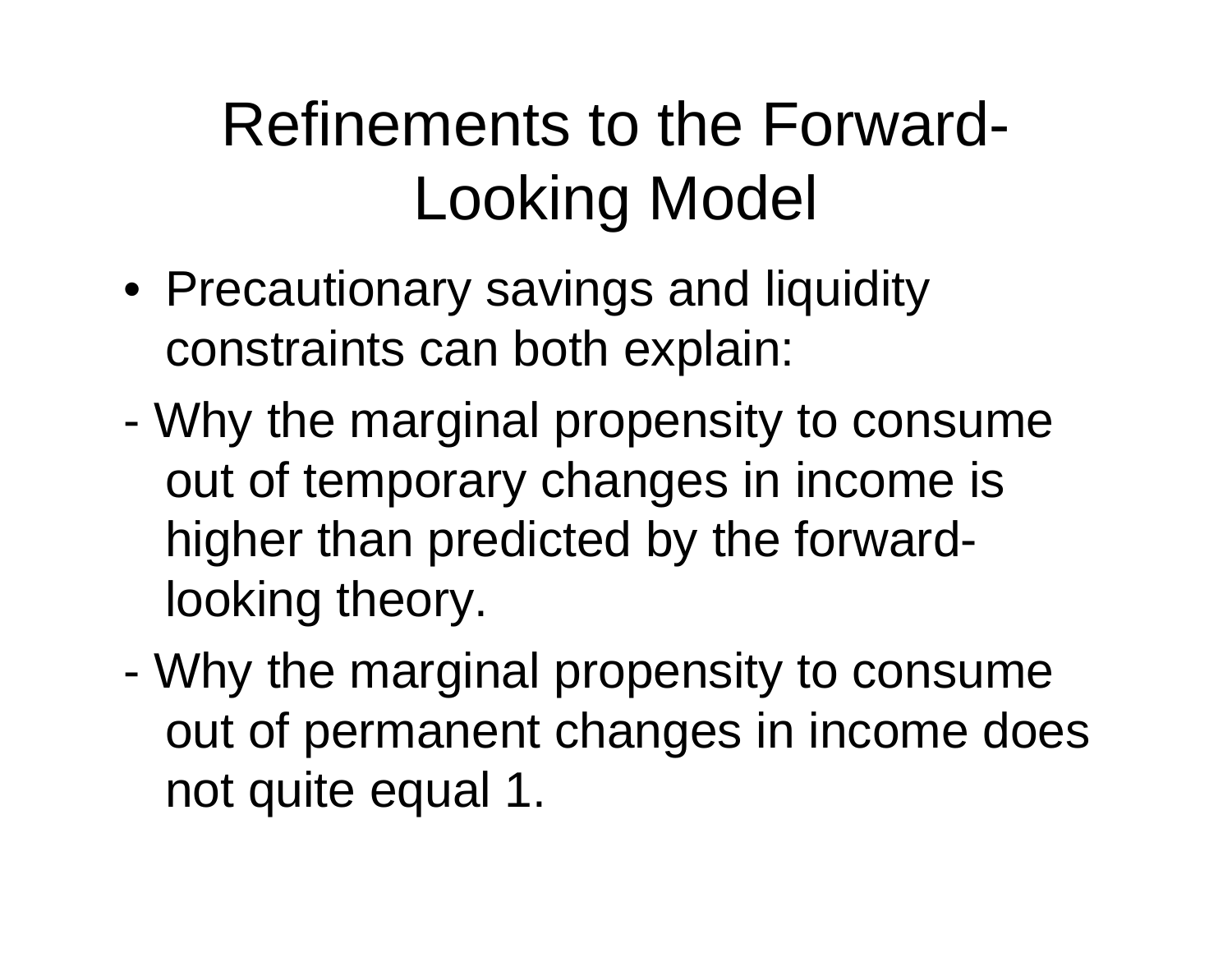## 10.5. REAL INTEREST RATES, CONSUMPTION, AND SAVING

- The *real* interest rate is the relative price between present consumption and future consumption.
- If the real interest rate is high, people face an incentive to defer spending.
- While theory predicts that high real interest rates increase saving and decrease consumption, there is not strong empirical confirmation.